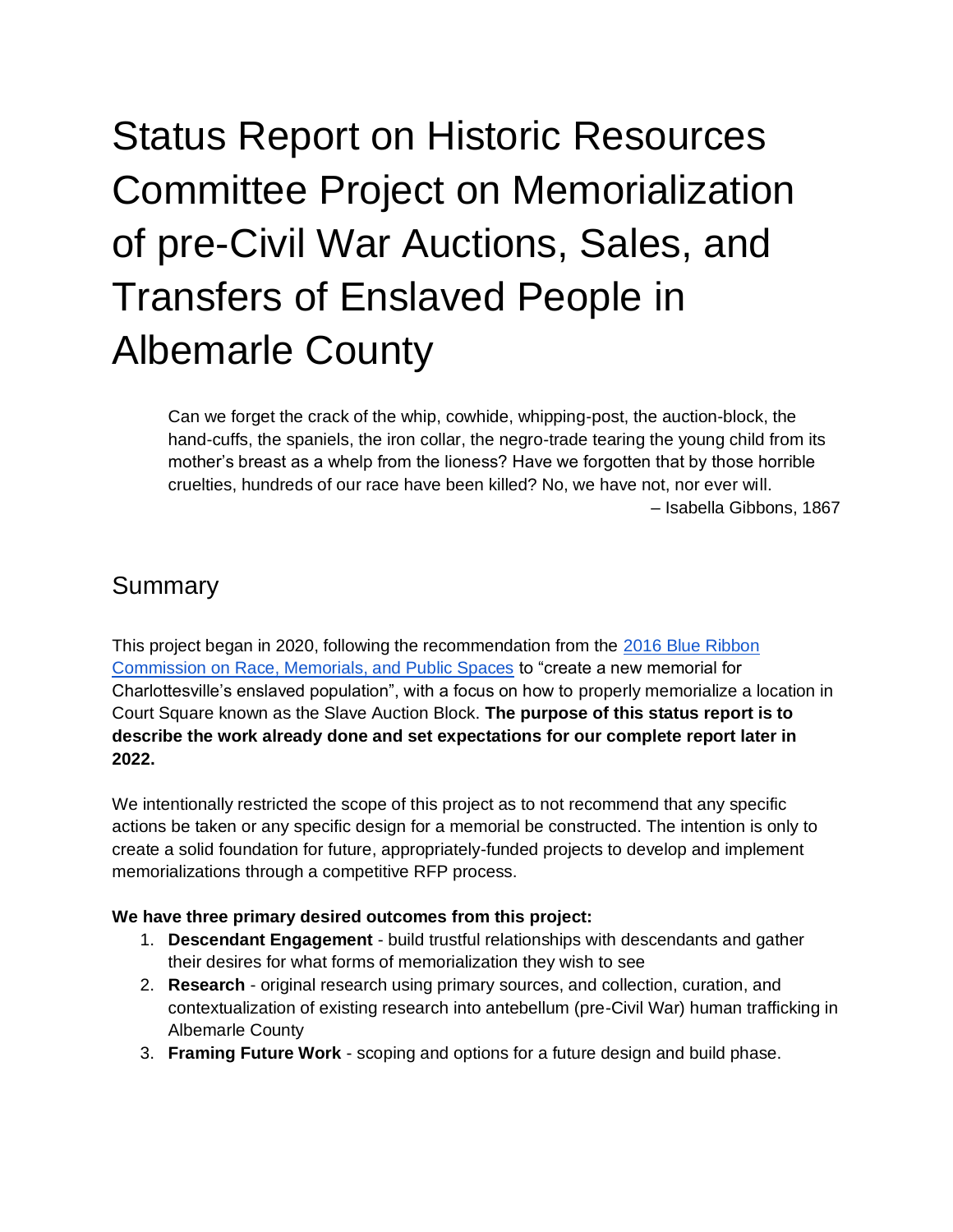While the term "human trafficking" is not commonly used in popular media for describing the era of chattel slavery in the United States, it has become a standard description among historians of this time period.

This project began with a focus on the location in Court Square known as the Slave Auction Block. That site has had three different markers over the last 50 years (see Appendix C). In February 2020, a community member stole one of these markers and partially-removed another. Shortly thereafter, the HRC's Court Square Marker Subcommittee recommended to Council that a temporary marker be installed, and "Councilors agreed that the HRC subcommittee could go forward with researching proposals for a temporary marker, including the language to be used." However, in March, members of the descendant community asked that nothing temporary or permanent be installed/erected without descendant community input, and their further input was to request that a marker similar to previous ones not be re-installed.

One of the reasons for using the Slave Auction Block location as a focal point is that it is a space representing events that dehumanized enslaved people, reducing them to financial transactions. However, in consultation with Dr. Mabel O. Wilson, we were implored to also ensure that we adequately addressed re-humanization. This can be accomplished by naming, describing, and making these enslaved individuals not only lines in a ledger book, but as real, unique humans that they were.

One unexpected aspect of the research conducted as part of this project is that it has called into question the historicity of the Slave Auction Block site. However, it has also more fully clarified the scope of auctions and sales of enslaved individuals not only within Court Square, but also throughout Charlottesville and Albemarle.

One aspect of this project involves the political and ownership boundaries between Charlottesville and Albemarle. Charlottesville was a town within Albemarle County until 1888, when it became an independent city. The block that contains the Albemarle County Courthouse is within the City of Charlottesville, but the parcel containing the Courthouse is jointly owned by the City and County, while the parcel containing Market Street Park is owned entirely by the City. If the Courthouse parcel were to be used for memorialization, this would at least require the consent of Albemarle County, and ideally a fully-cooperative relationship.

## Descendant Engagement

One of the most challenging aspects of this project has been descendant engagement. This has been significantly complicated by the COVID-19 pandemic, which has prevented us from holding any in-person engagement sessions. All engagement sessions have been virtual through Zoom, led by HRC members Dr. Jalane Schmidt (Associate Professor of Religious Studies and Director of The Memory Project at UVA) and Robert Watkins (Assistant Historic Preservation and Design Planner in NDS). This has had the drawback of making descendant engagement with those who live in the area more difficult, but also engaged some people who would have otherwise not been able to engage, for example, a descendant living in Canada.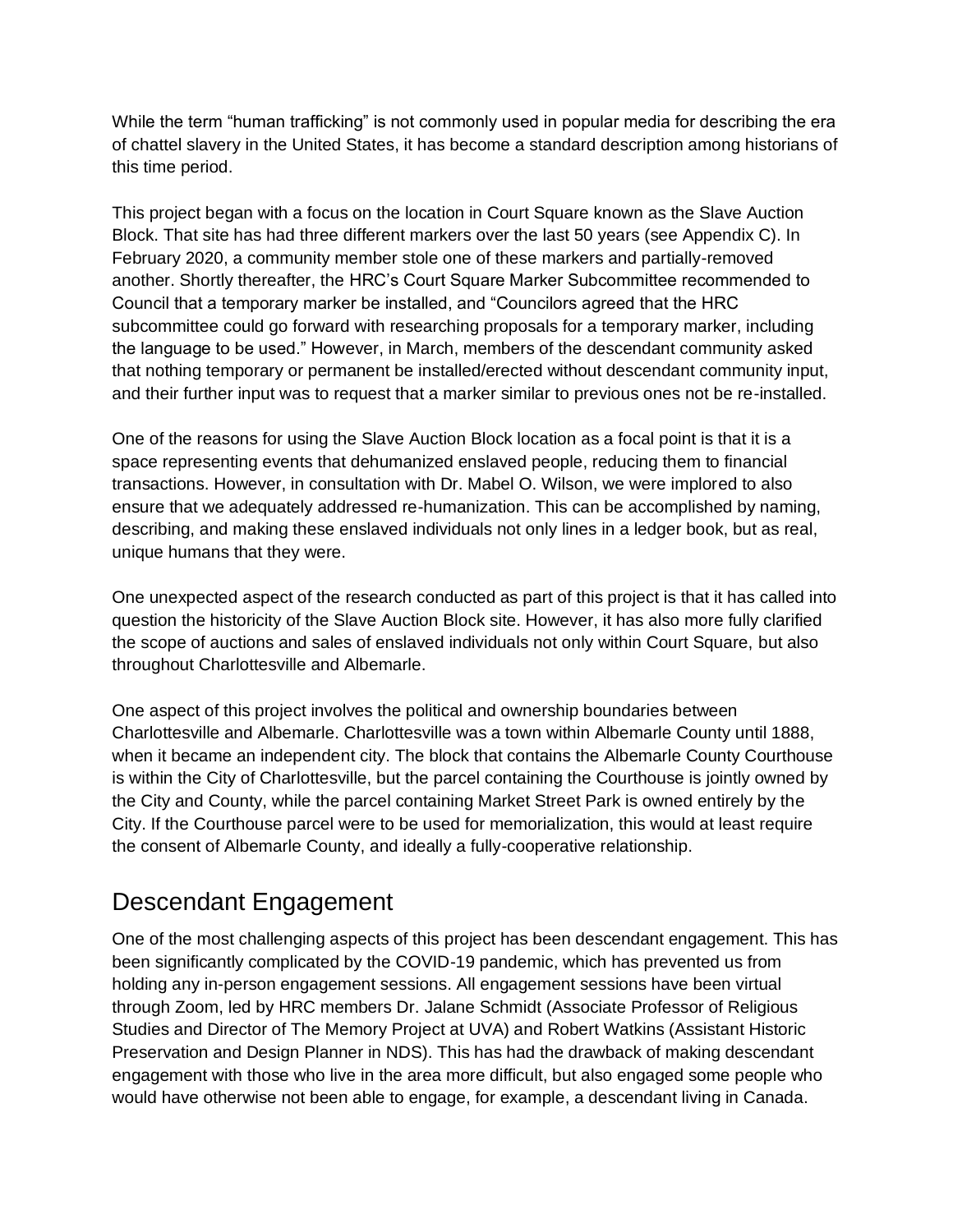Our guiding principles for engagement come from the document Engaging Descendant [Communities in the Interpretation of Slavery at Museums and Historic Sites,](https://montpelier-documents.s3.amazonaws.com/Interpreting%20Slavery%2011-12-19.pdf) also known as "The Rubric", a [deliverable from the 2018 National Summit on Teaching Slavery.](https://montpelierdescendants.org/rubric/) Contributors to this document include public historians with local relevance Niya Bates, Hannah Scruggs, Justin Reid, and Sara Bon-Harper.

The Rubric states that:

a "descendant community" is a group of people whose ancestors were enslaved at a particular site, but it can transcend that limited definition. A descendant community can include those whose ancestors were enslaved not only at a particular site, but also throughout the surrounding region, reflecting the fact that family ties often crossed plantation boundaries. A descendant community can also welcome those who feel connected to the work the institution is doing, whether or not they know of a genealogical connection.

This definition is an acknowledgement that slave owners' reliance on family separation as an enforcement mechanism and slave traders' significant exportation of enslaved people from Virginia in the 19th century created a far-flung diaspora and erased genealogical connections.

**The descendants who have participated so far expressed two primary desires for any projects: that it be significant and that it have an educational component.** They have generally expressed that they do not wish to have yet another insignificant plaque or marker, typically phrased as "go big or go home." There is an expectation that one of the future projects is a significant physical memorial, likely in Court Square. The second desire is an educational component that interprets the chattel slavery system throughout antebellum Albemarle County.

One further limitation we face with descendant engagement is a desire to be respectful of the descendant's time and emotional labor of participating. **We do not want to endlessly hold engagement sessions without the demonstration of a significant political and financial commitment from City Council.** 

## Research

This project has included both original research using primary sources, and the collection, curation, and contextualization of existing research of existing research into antebellum (pre-Civil War) human trafficking in Albemarle County. Appendix D contains a sampling of this research.

HRC member Dr. Jalane Schmidt, Associate Professor of Religious Studies and Director of The Memory Project at UVA, procured funding for two graduate student researchers, MaDeja Leverett and Jake Calhoun, to review Albemarle County chancery records between 1831 and 1860. These are the most accurate and relevant extant records, as any transactions of enslaved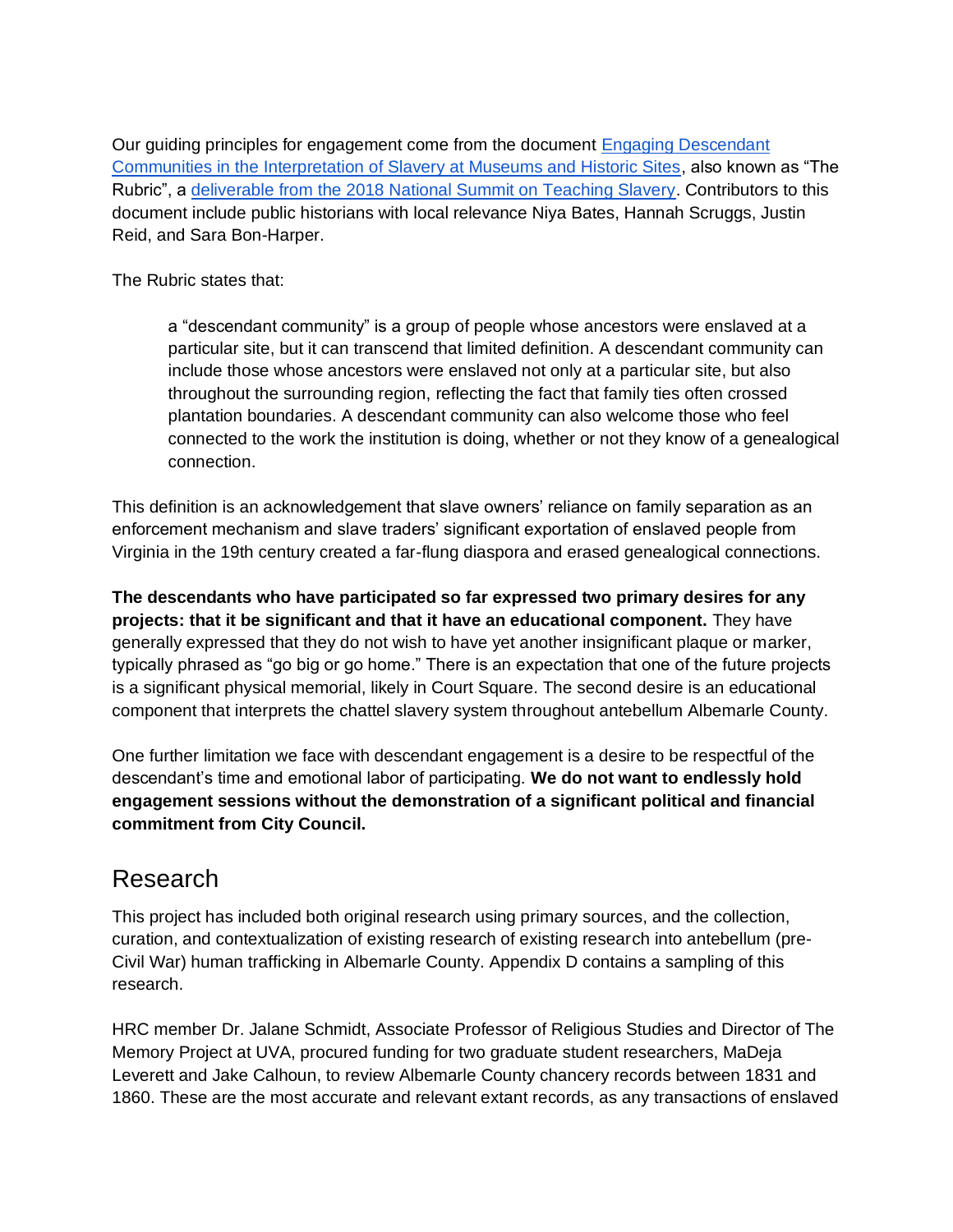persons during this period would have been recorded therein. One of the most powerful results of this is the rediscovery of the names of enslaved people sold at Court Square. So far, these include:

- Warwick, a man sold in order to pay off the debts and interest of John Douglass
- Phebe, a woman, and "her increase," who were enslaved by James Jopling and ordered to be sold by commissioners of the Court
- Lucinda and her increase, Alice, Hannah (child of Alice), Clara, Margaret, Mary, Harriet, Jim, Edy, Nancy, Dolly, and Eve, sold in order to pay off the debts of John Danielle

HRC member Phil Varner has reviewed hundreds of antebellum newspapers for advertisements of auctions. These have helped to clarify the form of auctions and where they took place. "Runaway" ads from enslavers attempting to re-capture fugitives from slavery have provided both names and humanizing descriptions that are typically absent from formal records.

As part of this project, we have found little evidence to support the claim that there was a stone block on the Slave Auction Block site prior to 1865 that was used as an auction block for enslaved individuals. We have looked through numerous primary and secondary sources and have found only one second-hand anecdote from 1906 that it was used for auctions, and several sources that we would have expected to have found mentions of it but did not. We know that a stone block approximately 18" x 15" x 30" existed on the south side of the "Number Nothing" building (0 Park Street) in 1906. We have three photographs from two other locations (one on and one near Court Square) that show carriage blocks matching this description.

We found a large number of references to the area in front of the Albemarle County Courthouse as a site for auctions. Roughly half of the hundreds of auction advertisements we have collected locate auctions in Court Square, with the other half occurring at the plantations at which the subjects of the advertisements were enslaved. Of those in Court Square, roughly half of those (one-quarter of the total) occurred in front of the Albemarle County Courthouse. The other half occurred at several locations around Court Square including the Swan Tavern (now demolished, present-day location 300-302 Park Street, the Redlands Club), Eagle Tavern or Eagle Hotel (now demolished, present-day location 300 Court Square), Jefferson Hotel or Mr. Garnett's tavern (demolished, present-day 500 Court Square, Monticello Plaza Condominiums, formerly Monticello Hotel), and the H. Benson & Bro. Auction Rooms ("Number Nothing" or 0 Park Street, building remains, as early as 1858, definitely by 1863, until 1870).

## Framing Future Work

While this work began with the Slave Auction Block location as the focal point, it has expanded beyond this single location to encompass all of Court Square and Albemarle County.

One of our most valuable activities was a work session with [Dr. Mabel O. Wilson,](https://www.arch.columbia.edu/faculty/34-mabel-o-wilson) Nancy and George Rupp Professor of Architecture, Planning and Preservation, a Professor in African American and African Diasporic Studies, and the Director of the Institute for Research in African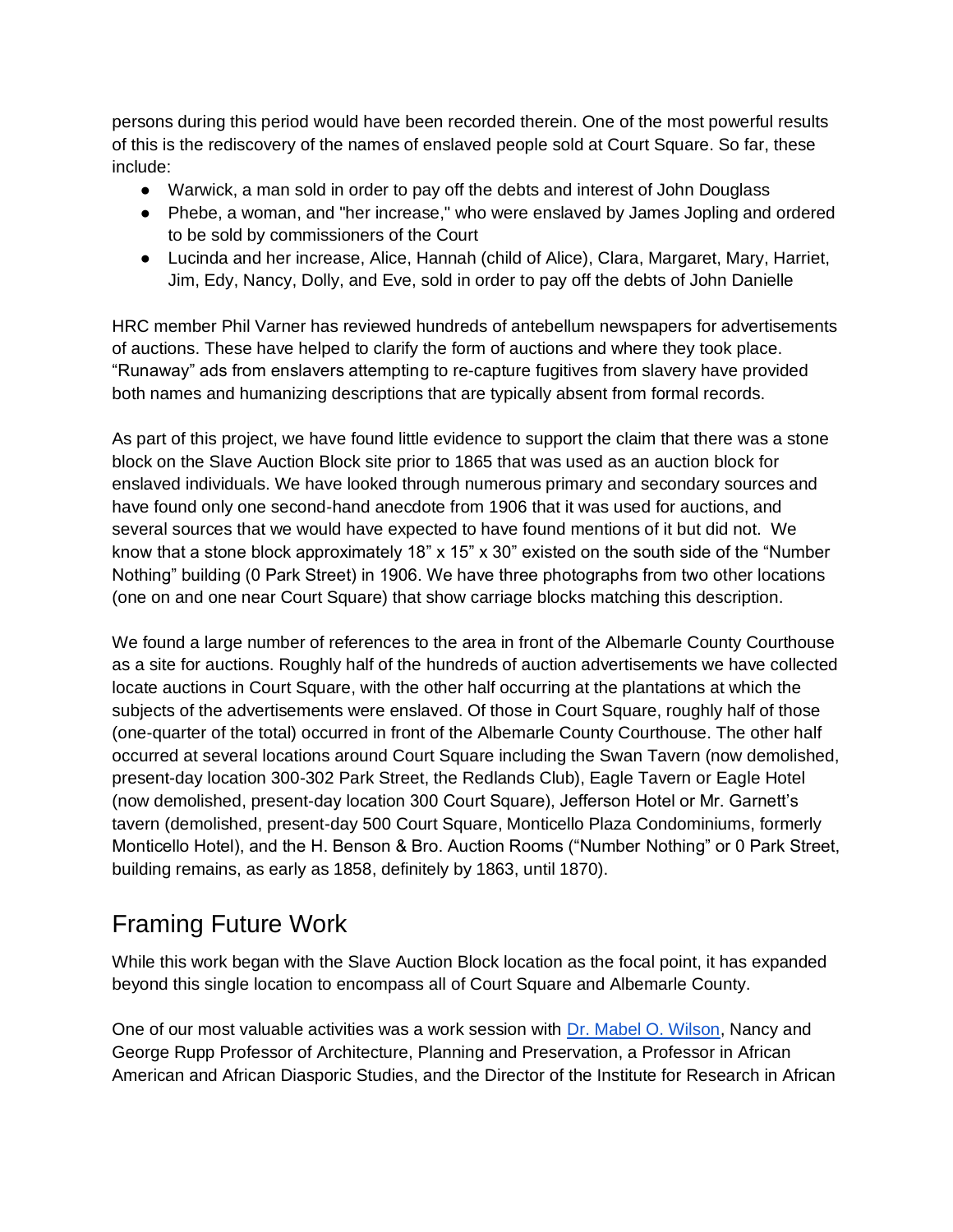American Studies (IRAAS) at Columbia University. The entire HRC meeting involving Dr. Wilson may be found [here,](https://fb.watch/aV58xmlZpW/) and just the work session with her [here.](https://youtu.be/VocVrtk-Pyo)

As a member of the team that designed the [Memorial to Enslaved Laborers](https://slavery.virginia.edu/memorial-for-enslaved-laborers/) at UVA, Dr. Wilson used her extensive design and public engagement expertise to channel the wishes of the descendant community into the design of a memorial featuring the sculptural work of artist Eto Otitigbe. Dr. Wilson emphasized that a key aspect of memorialization is not to only focus on the complete dehumanization of people through auctions, but also on rehumanizing them. This can be done through rediscovering such seemingly simple information such as their names, family relations, and personal descriptions.

This un-erasure of people's lives will require significant work in reviewing chancery records, newspaper advertisements, Confederate Slave Payrolls, and other records that have any remaining trace of that person's existence.

Following the wishes of the descendants, there should likely be a significant physical work in Court Square and an educational component. We do not anticipate that only one action or construction will be created, but rather a collection of projects serving unique but related purposes. We anticipate that these projects will cost from \$500K to \$1M, cover locations throughout Charlottesville and Albemarle (as many sales were held on the plantations), and include financial contributions from Albemarle County.

Possible locations for a physical memorial in Court Square include the new for the joint City-County Courts Expansion plaza adjacent to the Levy building, in front of the Albemarle County Courthouse either in place of the antiquated "Monticello" sign or where the Confederate "At Ready" statue was, in Court Square Park, or adjacent to Number Nothing (0 Park Street). Other more "distributed" monuments should be considered, such as those like the [stolperstiene](http://www.stolpersteine.eu/en/home/) ("stumbling stones or blocks") memorializing victims of the Nazi regime in Europe. Additionally, while not related specifically to slavery, the corten steel monument for John Henry James from The National Memorial for Peace and Justice intended for installation in the locality that his lynching occurred is available.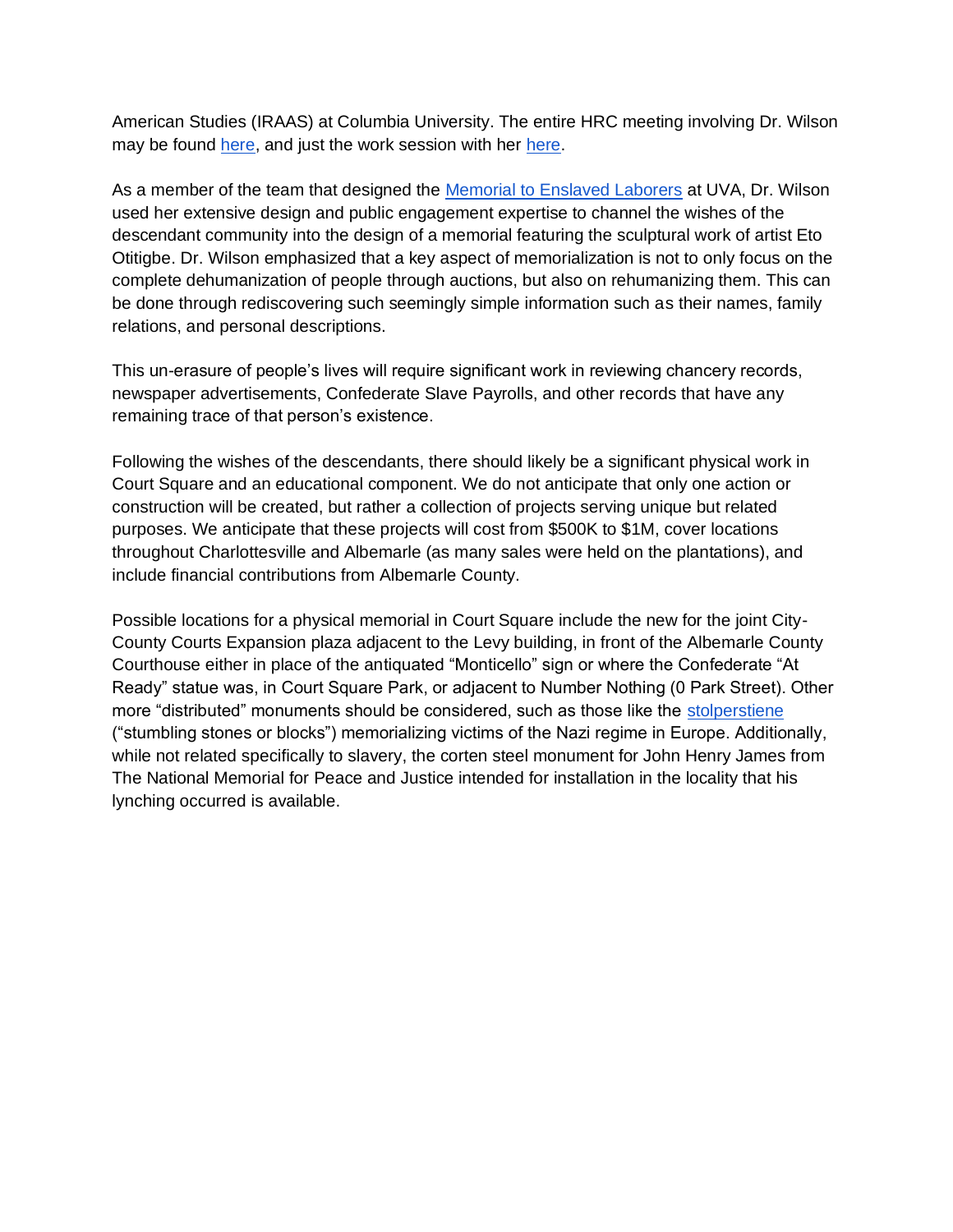## Appendix A - Notes from Consultations with Descendants

5 May 2021

HRC consultation with descendants

Jalane and Robert for the City + 9 descendants

Diane Brown Townes, Joan Burton (life-long resident of Albemarle County, descendant of many: Monticello, Governor's mansion, UVA, White House), Myra Anderson, DeTeasa Gathers, Calvin Jefferson (descendant of 3 families from here), Sakeena Nazeer (from New York, Gillett family descendant, Joan's cousin, ), Rita McCall (upstate NY), Bertha French (Toronto), Vicki McGill

Myra: multiple times to have engagement, not just during day, but also evening, multiple days. CDC might outside. How to disseminate information – giving people ample time to put in calendar, going across a lot of different media. Some elders aren't on Facebook. Ask Getting Word to get word out, Black churches networks, descendants sites. How is info getting out, thinking about time, and making sure the info is getting out to descendants. Connecting with Monticello, all descendants.

Diane: old fashioned door-to-door, survey monkey to get people signed up, in-person, one-on-one, very direct

Bertha: trying to broaden our tent, coalition, cross-section of community in Central Virginia and beyond. Our first public event – we sent out a survey. Engage in co-creation sessions.

Dee: be patient in the process, and clear in your process, multiple dates and avenues to share. (JDS: Facebook?) don't feel pressure to make quick decision. Mr. Allen, who took the marker, came and set on my porch and said what his intentions are. But she wants to hear the plans, be patient in process.

Rita: it's about erasure, not admitting, need to fight, urge to fight (she's in NY). I'm 63, Africana Studies, older folks in their 80s, who haven't spoken – she got grief from people here who are descendants of slaveholders (Dutch in upstate NY).

Diane: I'm going door-to-door for ancestry, getting feedback as she digs deeper. Some folks who knew, older, have died before she was born.

Myra: one final comment – I see the work as two-fold: what will memorial look like, and \*process\* to get there, very important as we talk about acts that tore away people's dignity, we must dignify, amplifying the voices. Most interested in hearing from descendants (not Mr. Allen). Keep in mind that a lot of

Bertha: Rita, you mentioned you're in upstate NY? Rita: in Schenectedy. Bertha: I'm in Toronto. Rita: struggle with local historians over, people skirt around. (JDS: I'm realizing that I'll have to put on my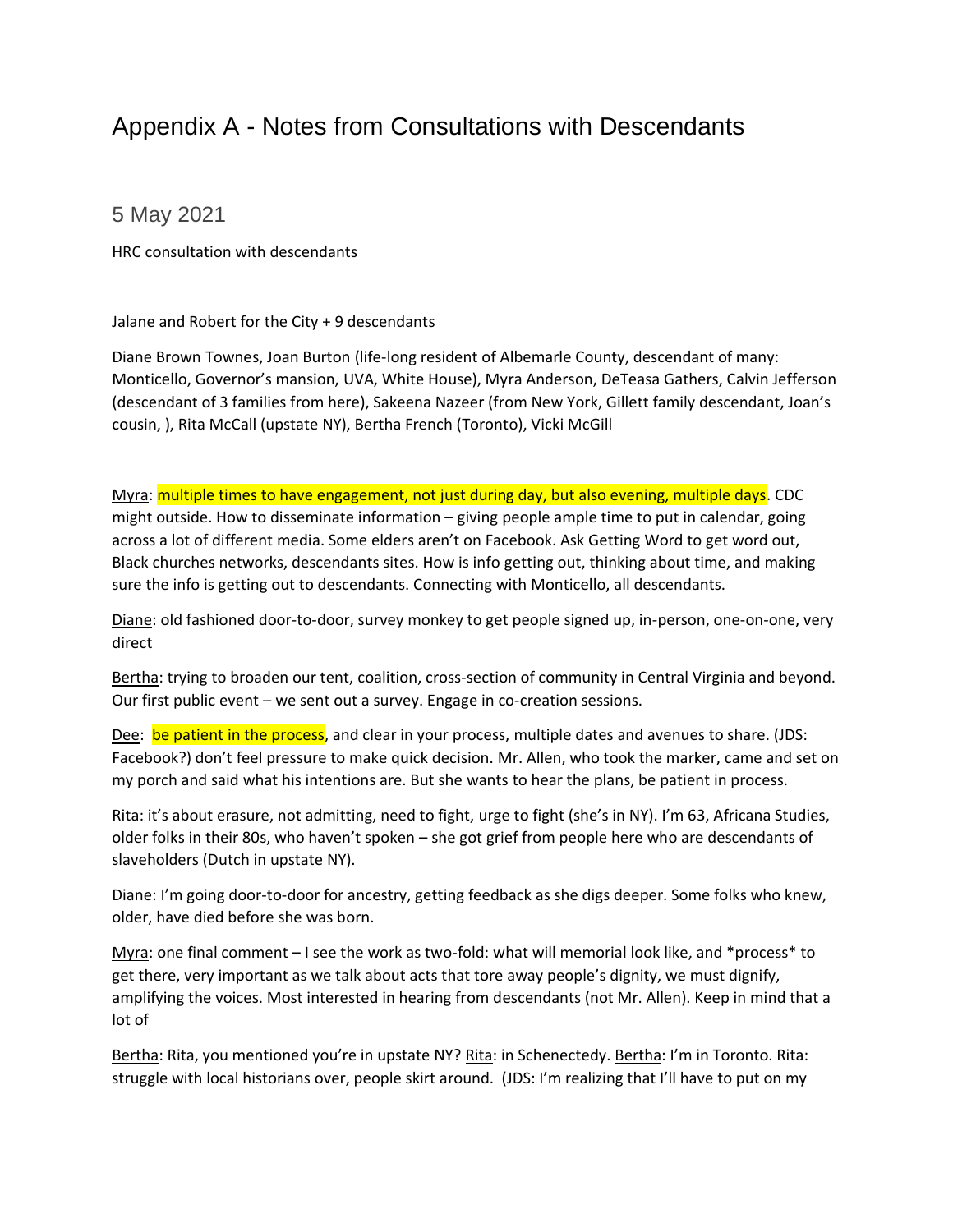ethnographer field worker hat, and let things unfold, sometimes conversations spiral into areas which seem far afield.)

Joan: I will speak, but not often. I've spent a lifetime speaking and I'm a little old. I've lived here my whole life without knowing the history of my family because it wasn't in the history books. Learned they were at Monticello, they'd come here with Thomas Jefferson's father. My object is to bring them out of the shadows, after fighting, they deserve to be humanized, we need to hear their voice. (JDS: we heard the voice of Fountain Hughes at the slave auction block vigil.) I don't' know how, but I hope that this will make it into the history books and classes. How can I work on changing things today? Do we put up or tear down monuments? We have so much. Her GGgrandfather's brother, Israel Gillette, gave an interview to an Ohio newspaper about his enslavement at Monticello. His children were sold away from him, although be bought his own freedom.

Calvin: I've noticed since I've been down here, is how many families are inter-connected. Gillette, Granger, -- all melded together, but his family didn't tell the stories, her mother didn't know, her father didn't tell, his uncle was drunk and no one believed him! The older people have to tell the younger people the stories. Reason stories weren't passed down: didn't want to talk about it. It's a new day, so it's time to have those stories written down and passed down,

Bertha – are there any Browns from Albemarle County, Madison? Joan: so many relationships. (JDS: I feel like I'm listening in on a family reunion.)

Rita: asking Calvin, re: Osburns from Georgia came from Virginia.

Vicki McGill: I am part of Dr. Shelly's Friday night.

Sakina: got notice late, I live in New York. We have to follow the migrations of these slaveholders – the arteries of following. I was unaware of the slave auction block

DeTeasa: what I'm hearing is that we need to get together, feel connected to the conversation, far-flung people. We need to educate about the slave auction block, because not everyone is aware. JDS: could you send out an email to descendants to report on this conversation, and that we want to move forward?

Joan: what response have you gotten from City? Robert: after the plaque was removed in Feb 2020, the city was going to reinstall a replacement plaque. But after meeting with descendants, City realized that need to consult.

#### 3 June 2021

Sakeena Naseer – from Brooklyn. "kinda mixed, some are insulted – family members. . they should take it down. For me, I like to see something I can visit, something tangible, that I can touch."

DeTeasa – Carolyn Dillard (her mom just died), Bertha is moving leaving Canada going to Florida, another is in storm, without power.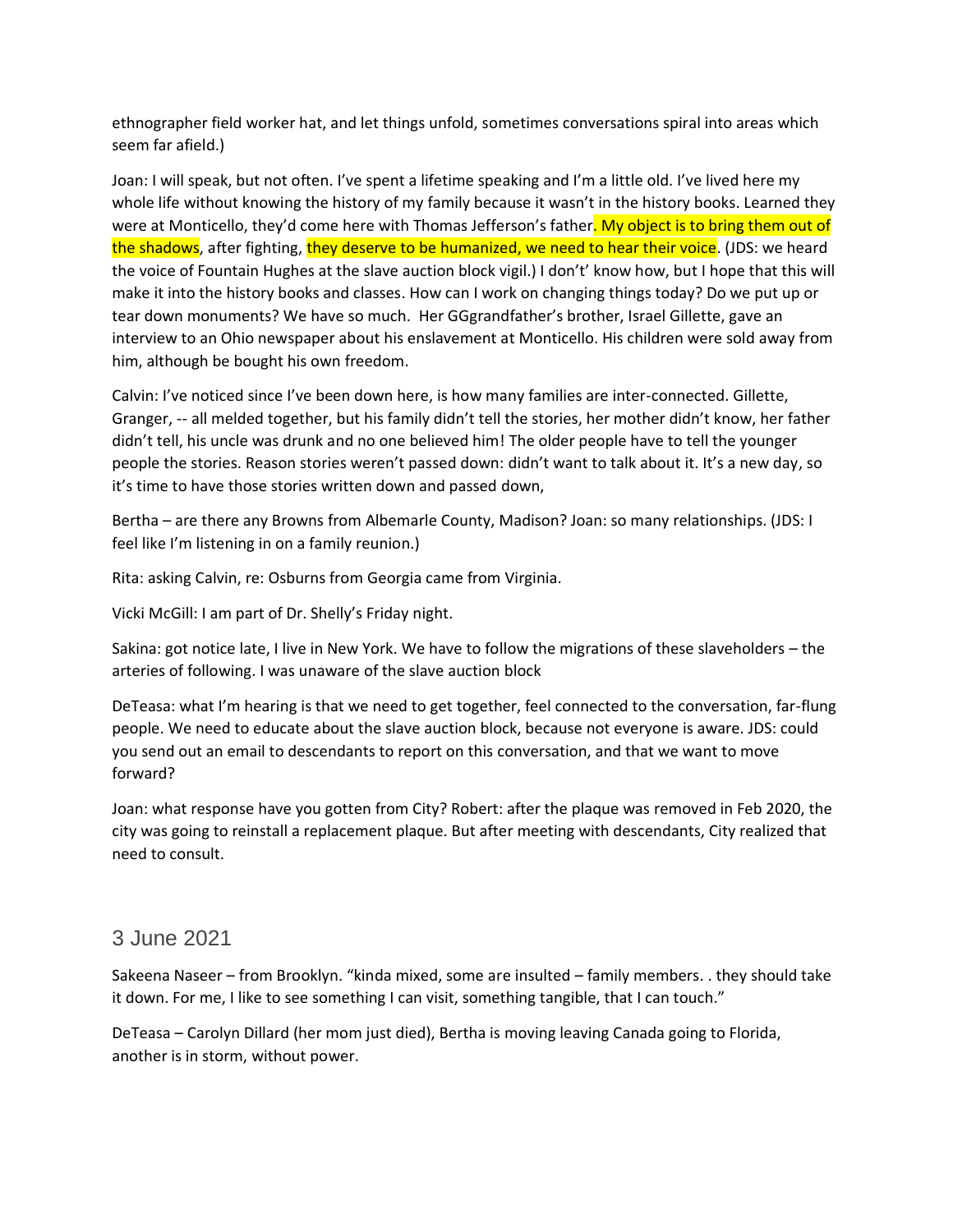Calvin – taking down monuments weren't put there to memorialize that time and space, they were placed in the 1920s, the movement to get rid of the monuments which were put there by DAR (JDS: ??) to intimidate. The statues shouldn't have been there in the first place. But slave sales actually happened, and should be memorialized. Most ppl have connection to slavery, whether

We don't tell slavery honestly. JDS: what would it look like to tell this story honestly? Calvin: concept of race, "Founding Fathers" employed it, religion in New World (Catholic church spread concept of slavery), for some ppl it may be hard to take, but for others not. History can be negative, but the grudge won't cleanse your soul. Taught honestly, we wouldn't have had Trump.

Sakeena: when you think of it from perspective of intimidation, it changes the story. When I was a child, Jim Crow – hanging dead cats to discourage Black children from going to certain places. What might it look like?

Dee – what would be meaningful? I didn't even know it was there. Now that its gone

Calvin: Combination of memorialization and education. Public building, have to deal with building and street code. So these issues will come up as we continue. Main goal to have something there that doesn't allow people to forget. Dee: I wouldn't expect something to be huge, because sidewalk isn't large. But I do agree with upright in some kind of way, so you don't have to search for it. How to get more voices in here in this conversation, pull in descendants, locals. We've been conditioned as a people, especially in this area, to look over and ignore. It's hard to get that back to see that this is part of a real place that needs to be respected.

Calvin: strike now, go permanent, because people are talking about it, truth-telling, lets put out there that this is what we want – Sakeena – he's right, because someone can freeze that. Dee: spending money twice. Let 'em keep at it. Bigger plan in place. Flower offerings are nice, maybe a garden?

Put down the date and time when we can celebrate. Feb – Black History Month, Liberation and Freedom Time, Juneteenth – use as part of celebration in city, timed for placement goal, events -- education.

Sakeena – just the word memorialize, something permanent, it's not closure, but recognition means a lot. JDS: why? Sakeena – like the UVA MEL, a release that finally they're recognizing. Re: scholarships: "We're left out because we're old, and we fought for so many years!" I was talking to someone it's like a checklist of certain things, build the memorial, provide narrow education courses, etc.

Dee: quick questions – to start collecting emails, put in survey format with questions: what would you like to see? What would be meaningful? Circulate in some way, perhaps google doc, something to measure, get a temperature check, and gather that involvement, across age group differences, make it a project in school – kids are most creative and they lead us, incorporate, draw in that interest in the next 6-12 months, get that interest going, more data is pouring back in from different areas.

Attach a prize – a DNA kit (!?!) an incentive to participate.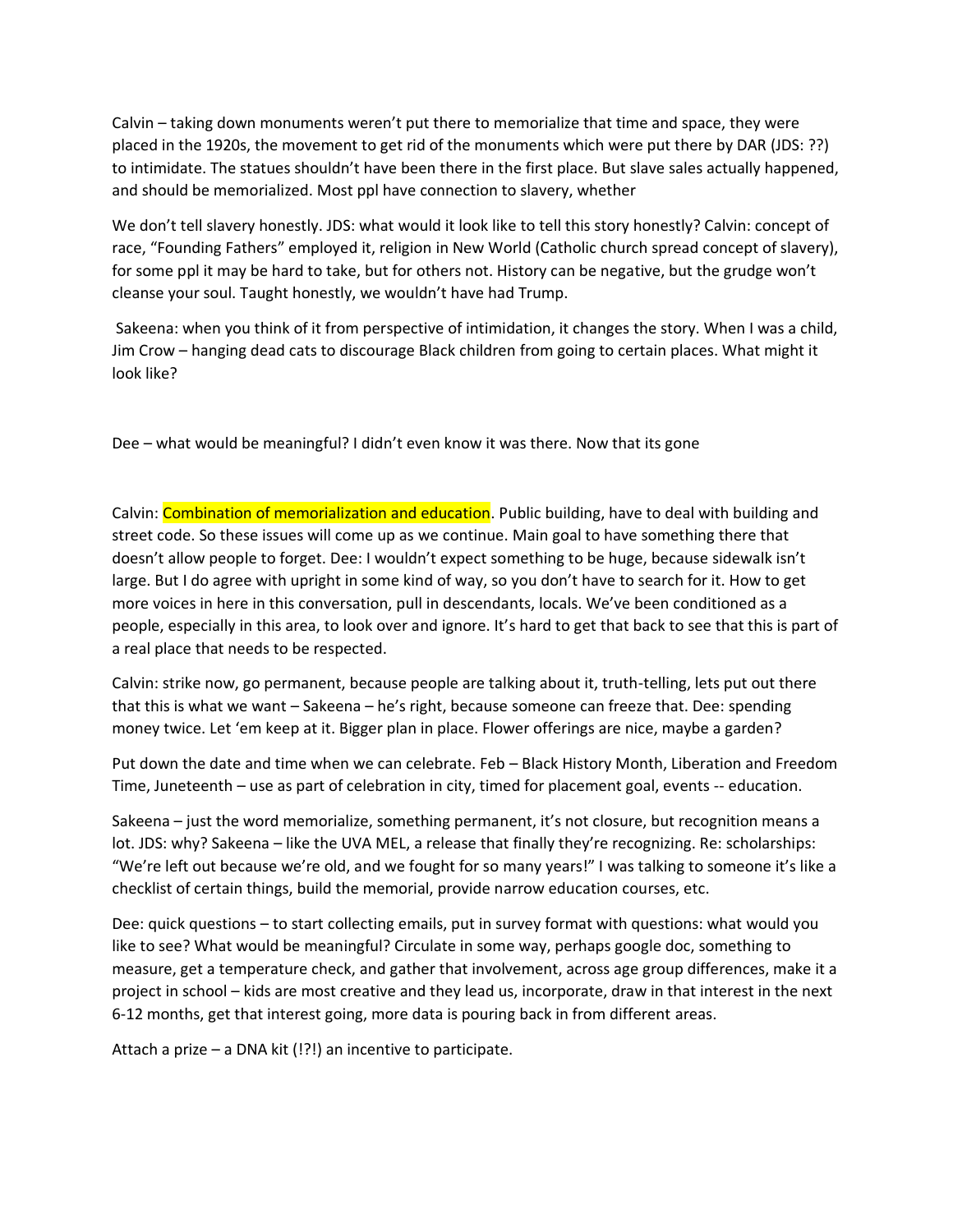#### 10 June 2021

Joan Burton, Diane Brown Townes, Valeria Spinner Banks (Wisconsin), Dee Brown Gathers, Calvin Jefferson, Myra Anderson, Cauline Yates, Star Reams (DEC Leadership Group, Lynchburg **III NC)**, Sakeena, Robert Watkins, Gennie Keller

Cauline: Black folks have been complaining about the plaque sunken in the ground, "all of our stuff is low."

Dianne BT: DHR marker / local marker – she's working very hard with County Preservation Board, my personal bias: I don't like imagery (people, places), gets back to canonizing folks, can send different messages.

Calvin: but it has definitive meaning, no imagery may not work, we're talking about people who were sold. OLC voice of Fountain Hughes, and also picture. Photographs should be of descendants – present day, because we have few photos of enslaved local folks.

Dianne BT: TJ for breakfast, lunch and dinner. Not saying no form of likeness. Transatlantic slave trade – dynamic stories unfold around that, history isn't etched in stone. Don't want to obliterate image

Joan: use the words of the enslaved, is the most important, I want to know what they felt. Not necessarily attributing to whom, but those who were sold there. Her ancestor in Ohio gave interview in 1870 re: sales (JDS: Eston Hemings?), his children were sold away. I don't want another fight over a statue. I don't know how we can ever know how many people were sold. (JDS: maybe we can do that research, employ UVA students.)

Cauline: it's nice to have some of the words, but a lot of times we don't have those accounts. If we do have photographs of people. What might be a nice project, I'm not against research, but don't limit the words. A project might be nice, have something made of the research – an exhibition, with a quote blown up, several of them in an auditorium, educate people on this. Hear the statistics. Holsinger photographs, we don't know who all the people were, tho some discoveries were made. Need some sort of educational component to teach. Walking tour, skit,

DBT: ephemeral exhibit, cultural and heritage event, re-enactments

Valeria: raised in Cville, nothing about enslavement was talked about, it wasn't until adulthood that I heard the stories. Plaque is very well, but the stories need to be told, why nothing has changed. I don't want to see a statue either. Awareness, we need to tell the story, we are a story-telling people. As a former teacher, I told my students to listen and read between the lines. How to walk in the steps of our ancestors?

Star: it's a sacred space, it tells our narrative, it has substance to it, whether it's the names of slaves who were sold there.

Joan: I've spent time at the courthouse researching, you always see tourists, looking, wondering what is the significance? School kids could go there, learn early.

Myra: I'm not into plaque or saying this. I'm more about the process, Jalane. I'm wondering as we imagine what this looks like, *imagine the process – it's just as key*. Brings dignity to something, whatever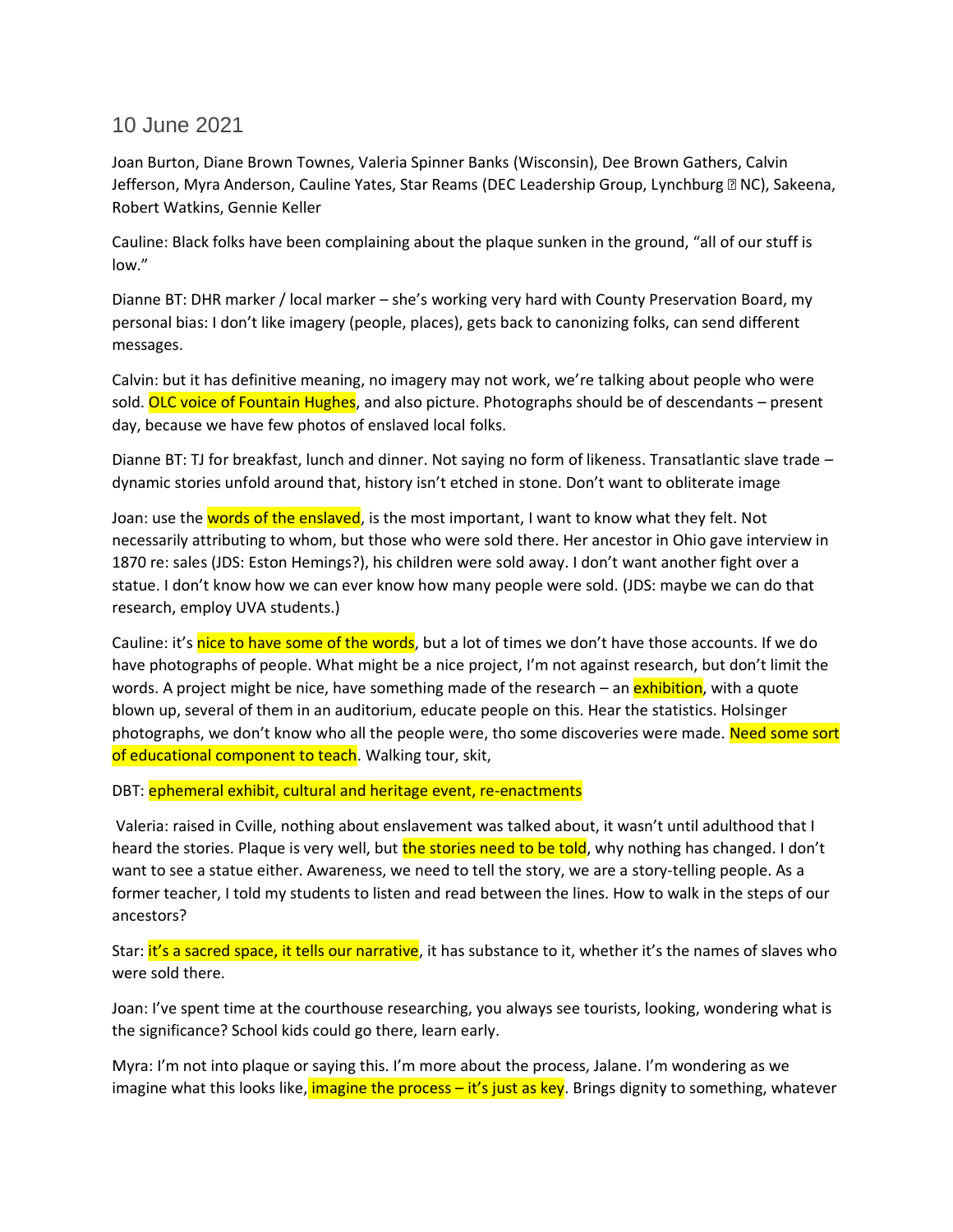design is going to go there. In a way that feels inclusive – don't just graft in descendants after the fact, make us part of the process. Ghana trip with the city – slave coast. A plaque on the wall of the slave castle: "In everlasting memory of the anguish of our ancestors…." Some powerful quote like that.

Cauline: combine city and county input on slave auction sites,

Dee: thank you to descendants who showed up, getting people to engage, pull in your family, so many that don't have that history, have just started their research, we have to involve our children, the youth.

DTB: Thank you DEC, for re-sending mtg announcement. County-wide marker program. Gennie: we've been moving away from state markers, collaborating with county,

JDS: Also, on the horizon: the HRC will be hosting a webinar with Anne Bailey, author of <https://www.amazon.com/Weeping-Time-Largest-Auction-American/dp/1316643484> to learn more about sales of enslaved persons. That webinar date is TBD, but likely will be sometime later in the Fall or perhaps early in the new year 2022.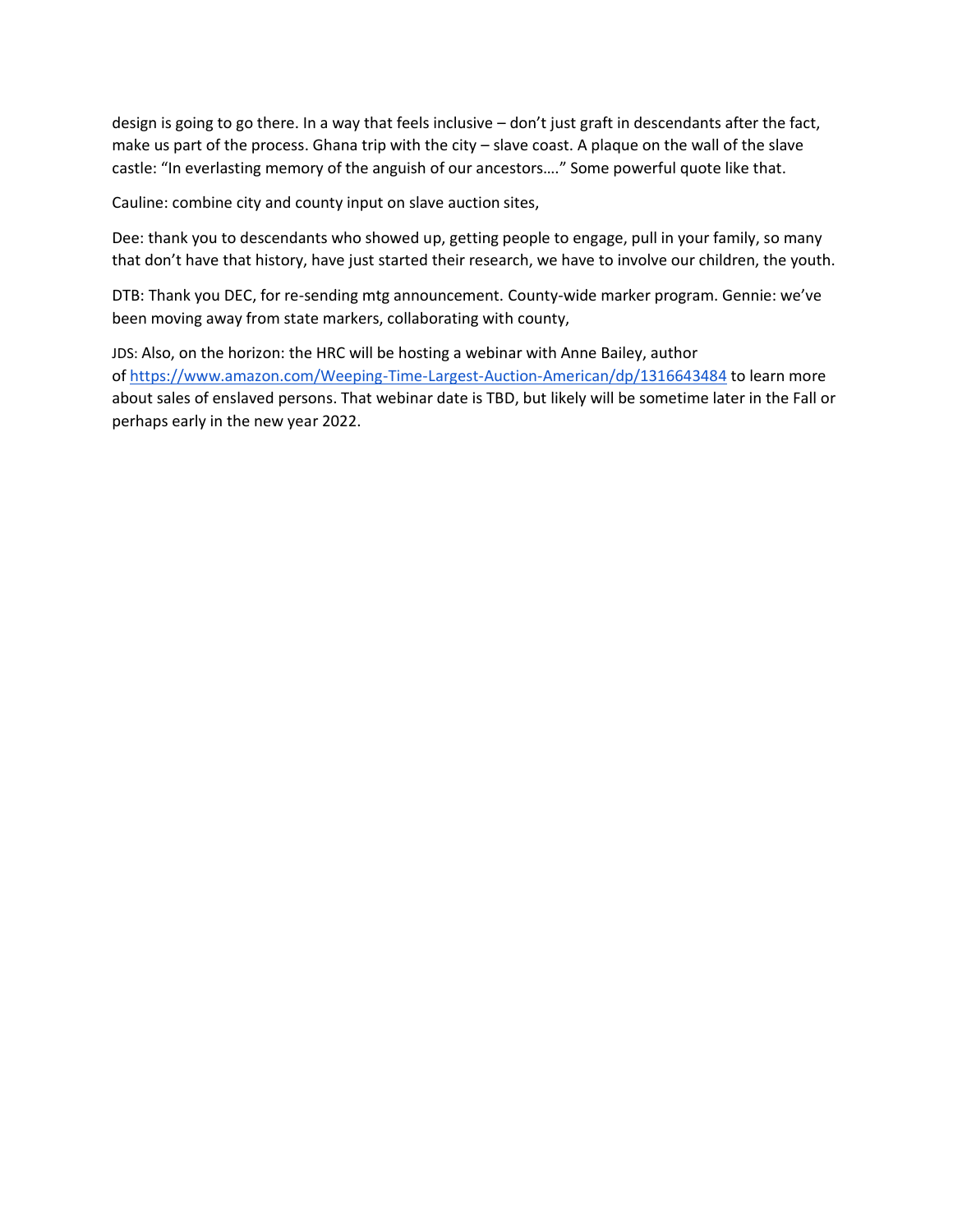## Appendix B - Report on Research in Court Square by Jake Calhoun and MaDeja Leverett

The HRC meeting of Feb 11 2022 where this report was presented by the authors can be found at<https://boxcast.tv/channel/vabajtzezuyv3iclkx1a?b=noiopmuy7yfv9ibcfqxc>

For the past four months, we (MaDeja Leverett and Jake Calhoun) have researched the antebellum history of Court Square and the Albemarle County Courthouse in an effort to uncover the site's significance as a place of enslavement and the commodification of human beings. In doing so, we have thus far engaged primarily with Chancery Order Books, records detailing disputes over wills, estates, and debts due to the Court. Enslaved women, men, and children featured prominently in many of these cases as they regularly factored into the "estate" of many Virginians. These enslaved Americans posed a unique problem for the Court as evenly dividing a human into equal "shares" posed a challenge. At times, enslaved persons might be granted to the deceased's next of kin as happened in May of 1835 when the Albemarle County Court decreed that Ann Eliza and Emily, two women enslaved by Christopher Hudson, were to be bequeathed to Hudson's grandchildren after his passing. All too often, however, in order to distribute the "shares" of the deceased in a manner that the Court deemed appropriate, the Court would appoint one or more commissioners to sell the enslaved persons, essentially liquidating them in order to distribute their monetary value evenly among the claimants.

The Albemarle County Court directly advertised the sale of enslaved individuals and families on the Courthouse door and in local newspapers, as it did with an enslaved woman by the name of Phebe in 1837. In May of that year, Phebe's sale, along with that of her "increase" (her children), was advertised on the front door of the Courthouse and circulated in local Charlottesville newspapers. In certain cases, the Court might also elect to order an auction or sale to take place on the following court day, ordering the date of said sale to be advertised in a similar manner. An enslaved woman named Dolly endured this process in October of 1838 when she was auctioned off in front of the Courthouse in order to pay off the debts of her enslaver John Gilmore. After combing through these Chancery Order Books dating from 1831 to 1842, dozens of names of enslaved people sold by commissioners of the Albemarle County Court have emerged, all of whom had their sale either take place or advertised at Court Square. Beyond these individuals, hundreds of more names of enslaved people, all of whom had their fate determined by the Court, fill these records.

So far, our research has only taken us through 1842 though this advertisement and trade of enslaved human beings by commissioners of the Court continued well beyond that date, lasting up until the Civil War. We have yet to explore the Chancery Records of these later years, nor have we had the opportunity to review the Albemarle County Court Minutes from these decades, which, after 1850, should detail the fate of any fugitive slaves that might have come before the Court after the passage of the Fugitive Slave Act of 1850. Fugitive slaves across the South, if captured, would often be sold at auction by County courts if their enslaver could not be located. Unlike the Chancery Order Books, these sources have been known to list place of sale,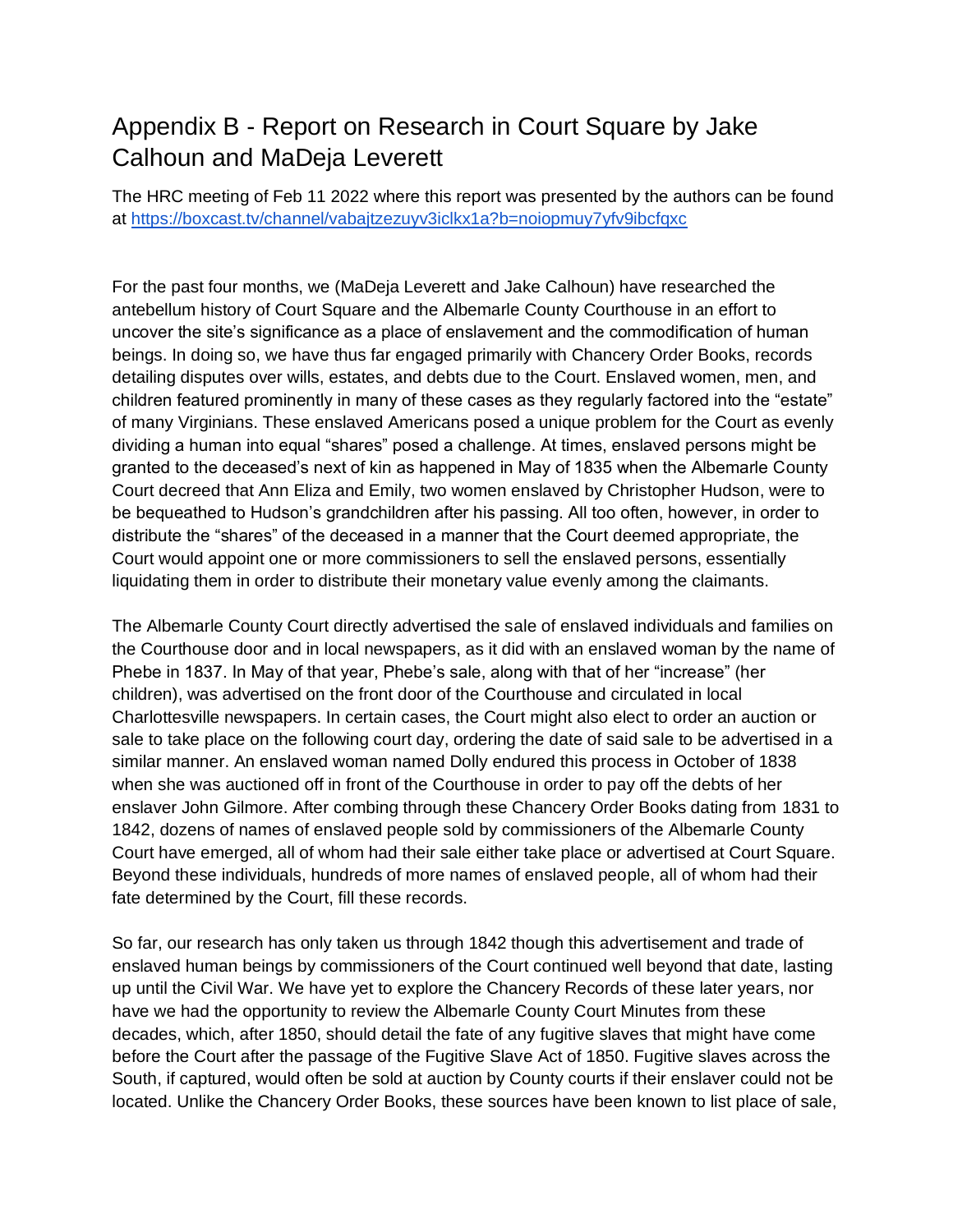often specifying the precise location of the auction of a fugitive slave, whether it be the steps of a courthouse, a nearby plantation, or an auction block. Though we have few explicit references to the geographic place of sale within the confines and context of Court Square, as in whether such sales took place on the Courthouse steps or at Number Nothing, the names and stories of the enslaved people sold at Court Square speak not only to the Square's significance as a site of enslavement but also to Albemarle County Court's undeniable historical function as a tool of dehumanizing Black people.

List of Names of Enslaved People Confirmed Sold at Court Square and Year of Sale (Drawn from Chancery Orders 1 Albemarle County, 1831-1842)

Warwick, 1834 Phebe and her children, 1837 Lucinda and her children, 1837 Alice, 1837 Hannah (child of Alice), 1837 Clara, 1837 Margaret, 1837 Mary, 1837 Harriet, 1837 Jim, 1837 Edy, 1837 Nancy, 1837 Dolly, 1837 Eve, 1837 Dolly, 1838 Milly and her children, 1839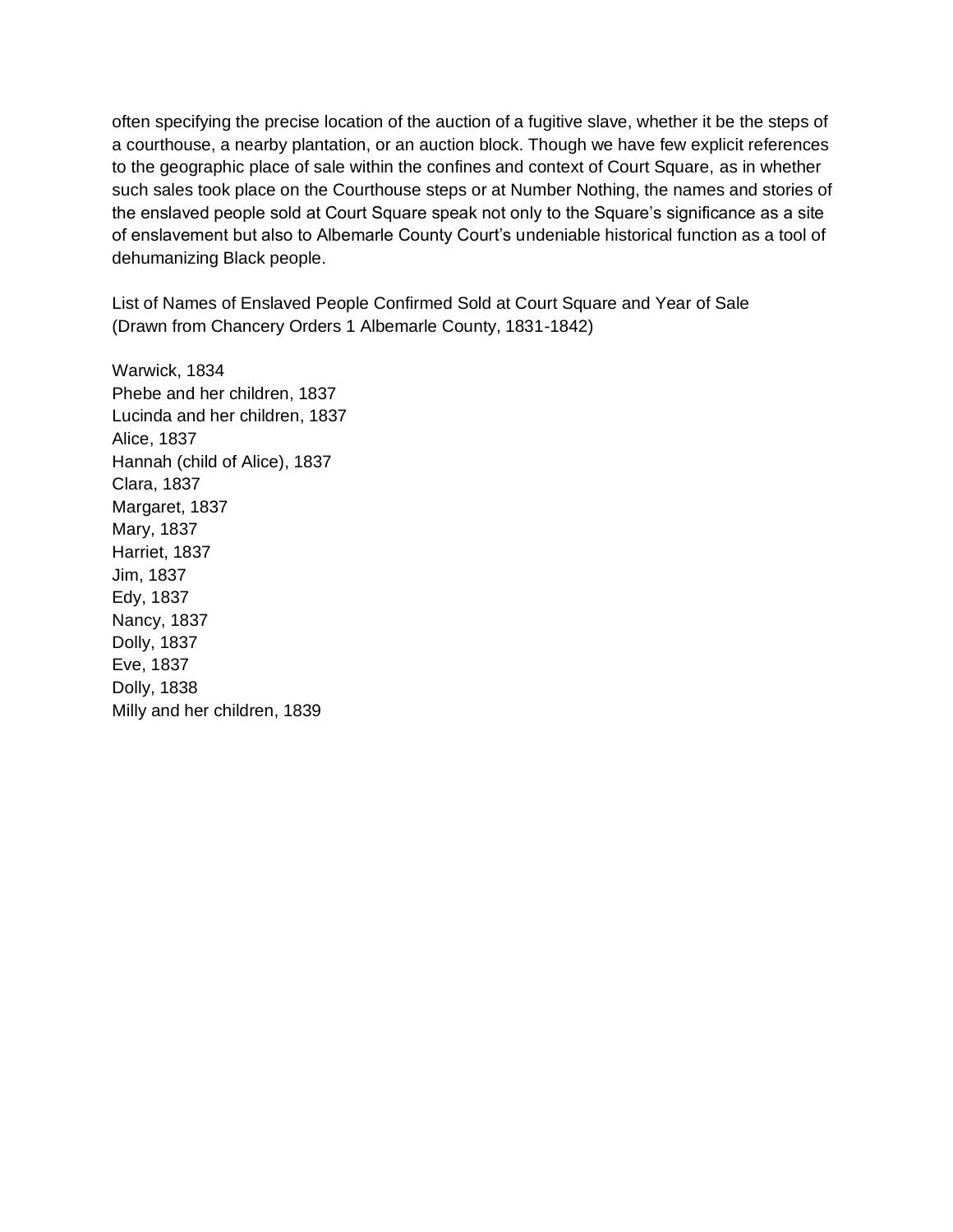## Appendix C - Previous Memorializations

There have been three previous markers of the Slave Auction Block location. Even if there was support for installing a new plaque now, we would not use this same language, as we generally no longer use words "slave" or "black" as nouns and capitalize "Black" when used as an adjective.

"Site of Slave Block" slate sign on Number Nothing (installed in the 1970s/80s, removed in early 2000s during sidewalk renovations, not reinstalled)

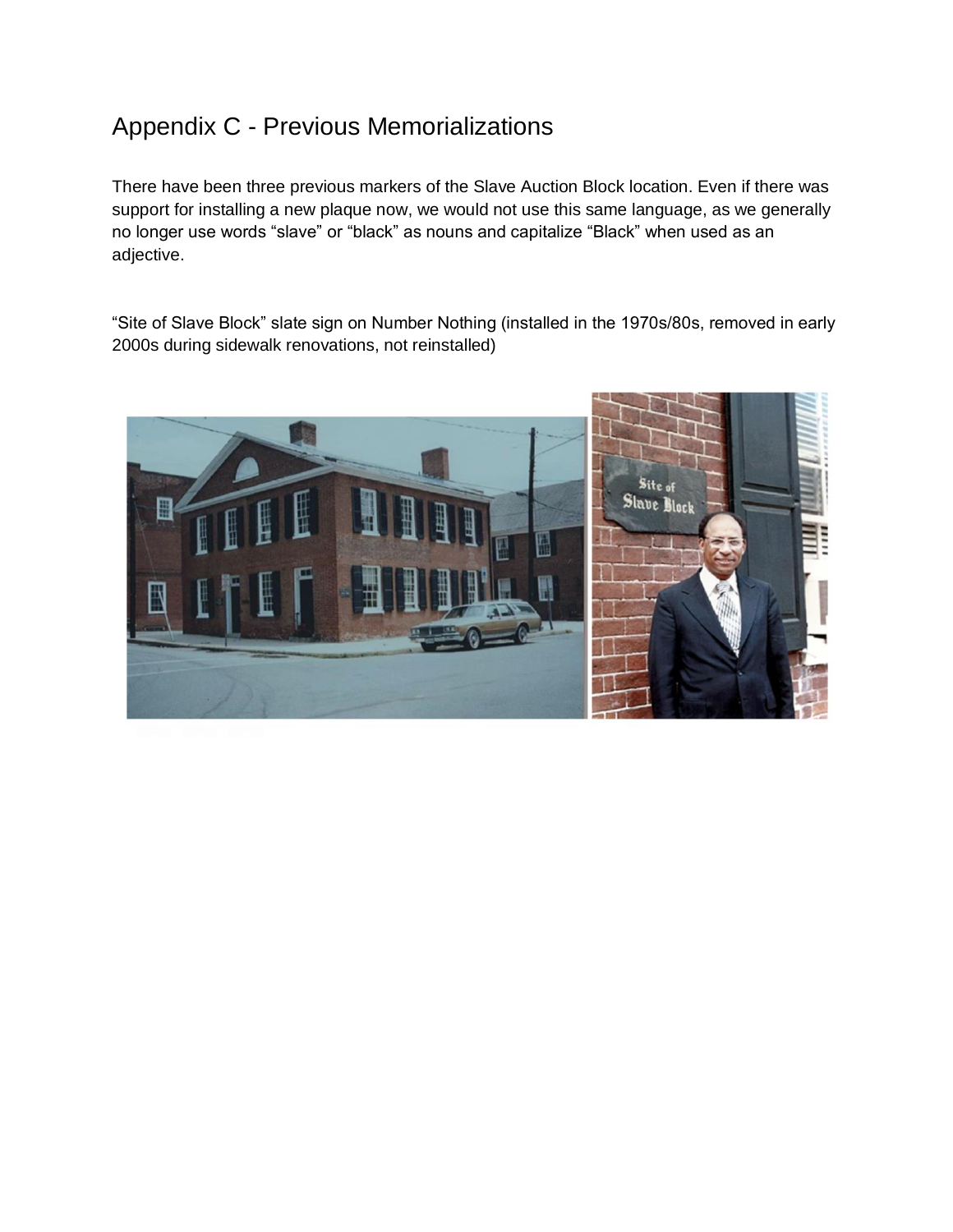Marker on Number Nothing, black marble, carved text with gold inlay. Over time, the gold inlay faded and the marker became illegible. (2003, partially-removed in 2019 during the theft of the bronze plaque, not reinstalled due to illegibility and outdated language and narrative)



Text of Marker:

Number Nothing

Early Black History in Charlottesville

This building was erected as a mercantile store in the 1820s for John R. Jones and Sam Leicht Jr., but it never received a proper address. A stone block that once sat outside the building's southwest corner was used for auctioning both goods and slaves until slavery was abolished in 1865. Prior to 1865, slaves too shopped along Court Square on Sunday mornings. Of the approximately 20,000 people living in Albemarle County in 1830, slightly more than half were black and all but 400 of those were enslaved. Most free blacks became so before 1807 when it became illegal in Virginia to emancipate slaves without moving them out of the state. Some blacks had gained their freedom by serving in Virginia's integrated regiments during the American Revolution. Black soldiers from Albemarle County included Shadrack Battles, Sherad Goings, David Barnett, Stephen Bowles, Peter Hartless, and Johnson Smith. Battles, half black and half Native American, worked after the war as a carpenter and landscaper around Court Square. Goings' wife, Susannah, was highly respected in the community.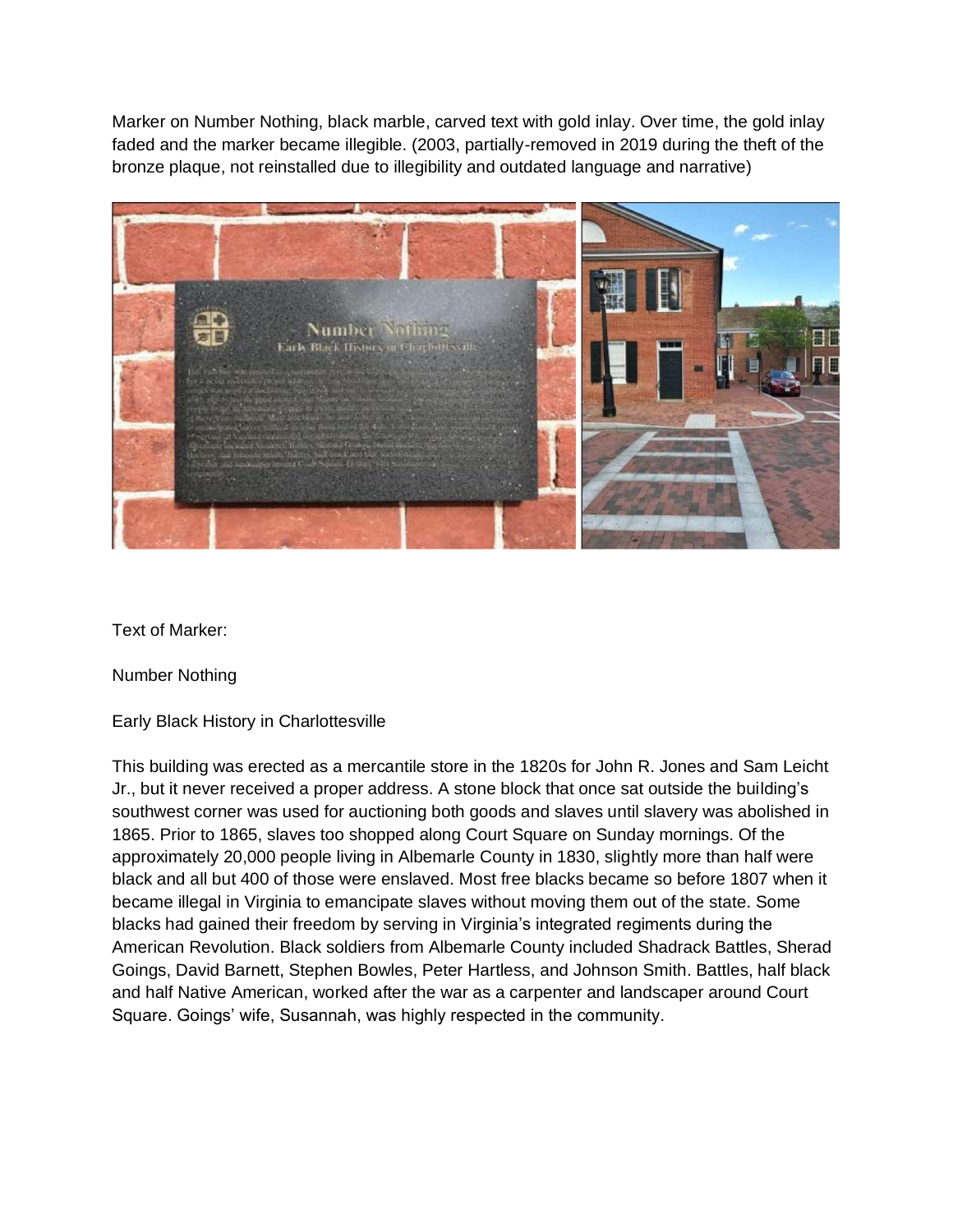in-sidewalk bronze plaque, with community-sourced correction of "slaves" to "people" (installed 2011/2012, stolen 2019, not reinstalled at behest of HRC)

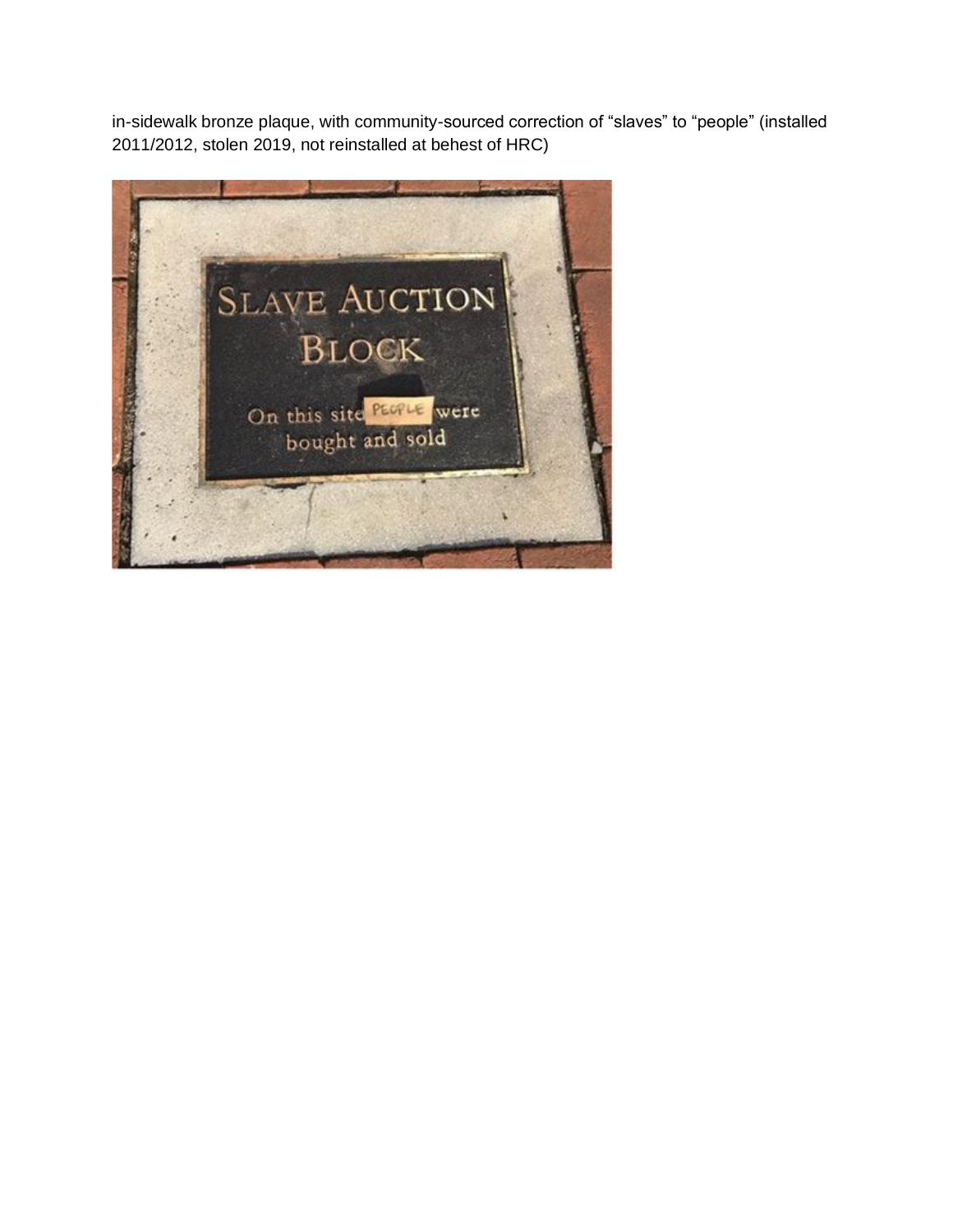# Appendix D - Summary of Additional Research and References

## References

- ["Site of Slave Block?"](https://albemarlehistory.org/mach58_2000-schulman-12212021/) by Gayle M. Schulmann, *The Magazine of Albemarle County History*, 2000
- [Interview with Fountain Hughes, Baltimore, Maryland, June 11, 1949.](https://www.loc.gov/item/afc1950037_afs09990a/) Audio interview with Fountain Hughes Hydraulic Mills property of the Burnley, where he mentions auctions occurring on a bench placed in front of the Courthouse
- Rebecca Fuller McGuiness recalls her grandmother describing an auction occurring at a "big tree stump in the front yard of the county courthouse", from an interview in "McGinness' book of records", Charlottesville *Daily Progress*, 14 Feb 1999, by David A. Maurer.
- [Maria Perkins letter](https://en.wikipedia.org/wiki/Maria_Perkins_letter) (1852). Perkins' letter to her husband telling him that her son Albert had been sold "on monday court day" and that she will likely be sold on the next court day.
- *[Early Charlottesville: Recollections of James Alexander, 1828-1874](https://hdl.handle.net/2027/uva.x000239102)* (published between Dec. 1873 and May 1874 in Alexander's newspaper the *Jeffersonian Republican*, compiled and edited by Mary Rawlings for publication in 1942 by the ACHS)
- *[Recollections](https://small.library.virginia.edu/collections/featured/duke-family-papers/recollections/)* by R.T.W Duke, Jr. (1899)

### Homan W. Walsh anecdote

This is the only original reference we have to the Slave Auction Block location.

From *[Early Charlottesville: Recollections of James Alexander, 1828-1874](https://hdl.handle.net/2027/uva.x000239102)*, edited by Mary Rawlings (1942), page 19. <https://babel.hathitrust.org/cgi/pt?id=uva.x000239102&view=1up&seq=11>

To Alexander's original text written sometime in 1873 or 1874:

"On the east side of the Public Square, stands the brick building known as No. Nothing;"

Rawlings added the following footnote in her edited edition published in 1942:

1. Still standing, 240-242 Court Square. This lot was bought, June 15, 1820, by Opie Norris and John C. Ragland, from Edmund Anderson of Richmond, Albemarle County Deed Book 22, p. 334.… At some later period, traditions of the slave trade gathered about this house. Some hold that the lot to the rear was used for this purpose. **Mr. Homan W. Walsh**, whose offices — formerly those of Mr. Dan Harmon — occupy the southern half, informs us: "I have, of course, heard that the building was used as a slave auction room. ... I have never heard of a sign on the wall, relating to its use as a slave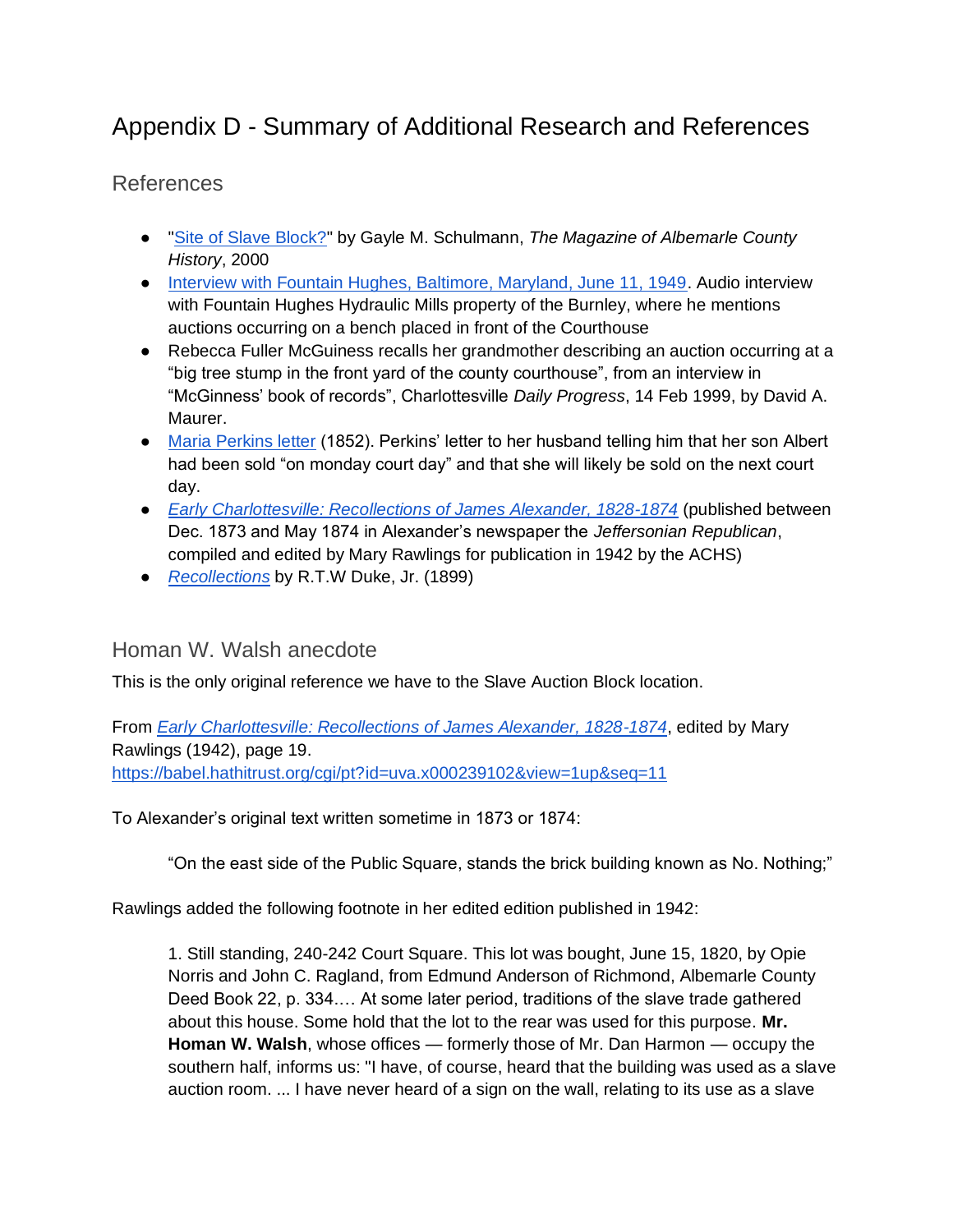market. **When I commenced practicing law in Mr. Harmon's office in 1906 and for several years afterwards there was at the side of the office at the curb a large stone, perhaps 18 inches high by 15 inches wide and 30 inches long, which it was said was the auction block for selling slaves.** ... It was taken away years ago by some employees of the city, when cleaning the streets or paving this section. . . . To this he adds that since writing, a southern snow brought out for an hour some black lettering through the paint on the southern side of his office, facing the Monticello Hotel, as follows: " — BENSON AND BRO. AUCTION ROOMS." As the Bensons were for years the town auctioneers, and this sign was just over the auction block, we may infer that all auctions were conducted here, and thus when slaves were brought in, their dealers made use of these facilities.

Based on this anecdote, the block location was added to the birds-eye view map "A View of Charlottesville circa 1828" created by the ACHS and published at least as early as the 1976 bicentennial publication *Albemarle, Jefferson's County, 1727-1976*. This map is frequently misunderstood as a map of Charlottesville from 1828, rather than a modern creation. Henry Benson leased Number Nothing for his auction rooms as early as 1863 through 1870. Benson was himself a slave owner (1850 and 1860 census) and is listed as the auctioneer for several estate sale advertisements including enslaved individuals.

#### Newspaper Advertisements

The earliest advertisement we have for enslaved persons is the estate sale of Benjamin Richards at his former house from the *Central Gazette,* January 29, 1820.

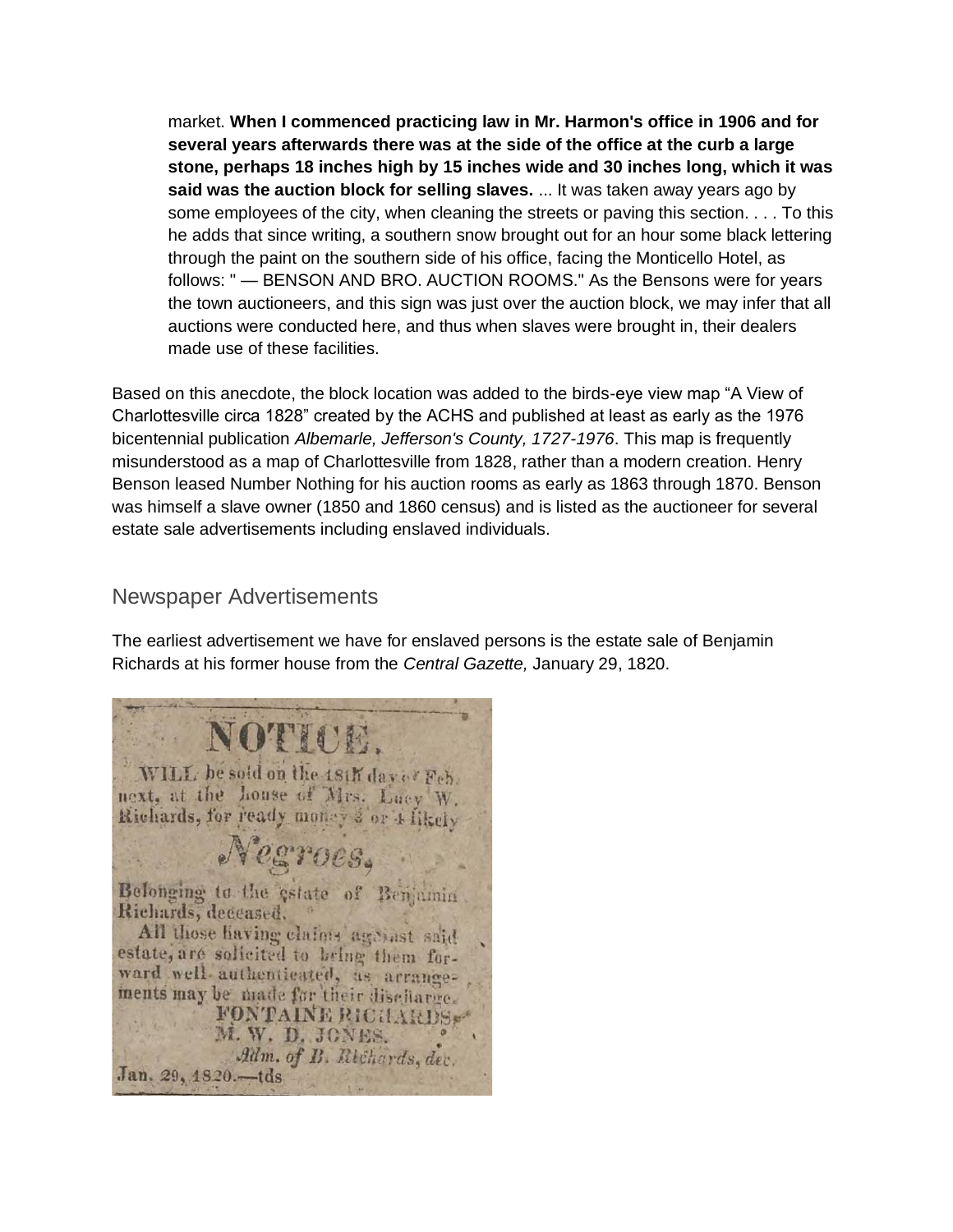The first advertisement we have for an auction in Court Square is from the *Central Gazette,* November 24, 1820, at the Albemarle County Courthouse.

SH SAL dh On the first Monday in January next, the subscriber, Executor of Charles Wingfield, deceased, will offer for sale for Cash, at the Court-House of Albemarle County, about *ikely Negroes,* Men, Women and Children, Carriage & Ha rness Bed and Furniture, Sofa, Tea-Table, Scott's Family Bible in five volumes, Doddridge's Family Exposition in six volumes and Blair's Sermons. All persons indebted to the said estate, are requested to make payment on or before the above named day of sale, as no indulgence can be given. FRANCIS WINGFIELD, Executor of CHAS. WINGFIELD, dec.

Nov. 24, 1820-tds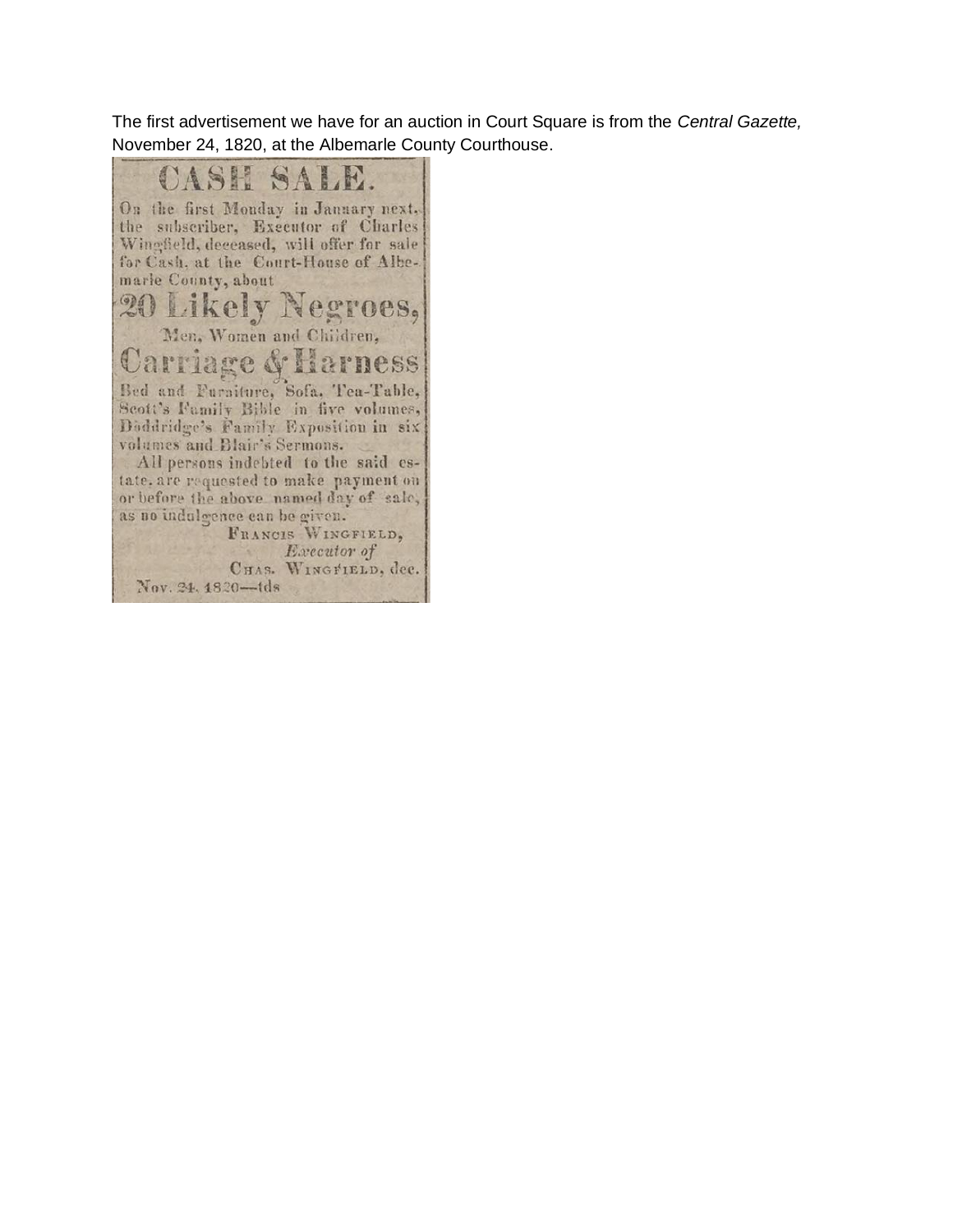One of the most well-known sales is this 1829 auction at the Eagle Hotel on Court Square of the remainder of the estate of Thomas Jefferson, after the more infamous 1827 auction at [Monticello.](https://www.monticello.org/slaveauction/)

*Virginia Advocate*, December 13, 1828



Virginia Advocate, 13 December 1828.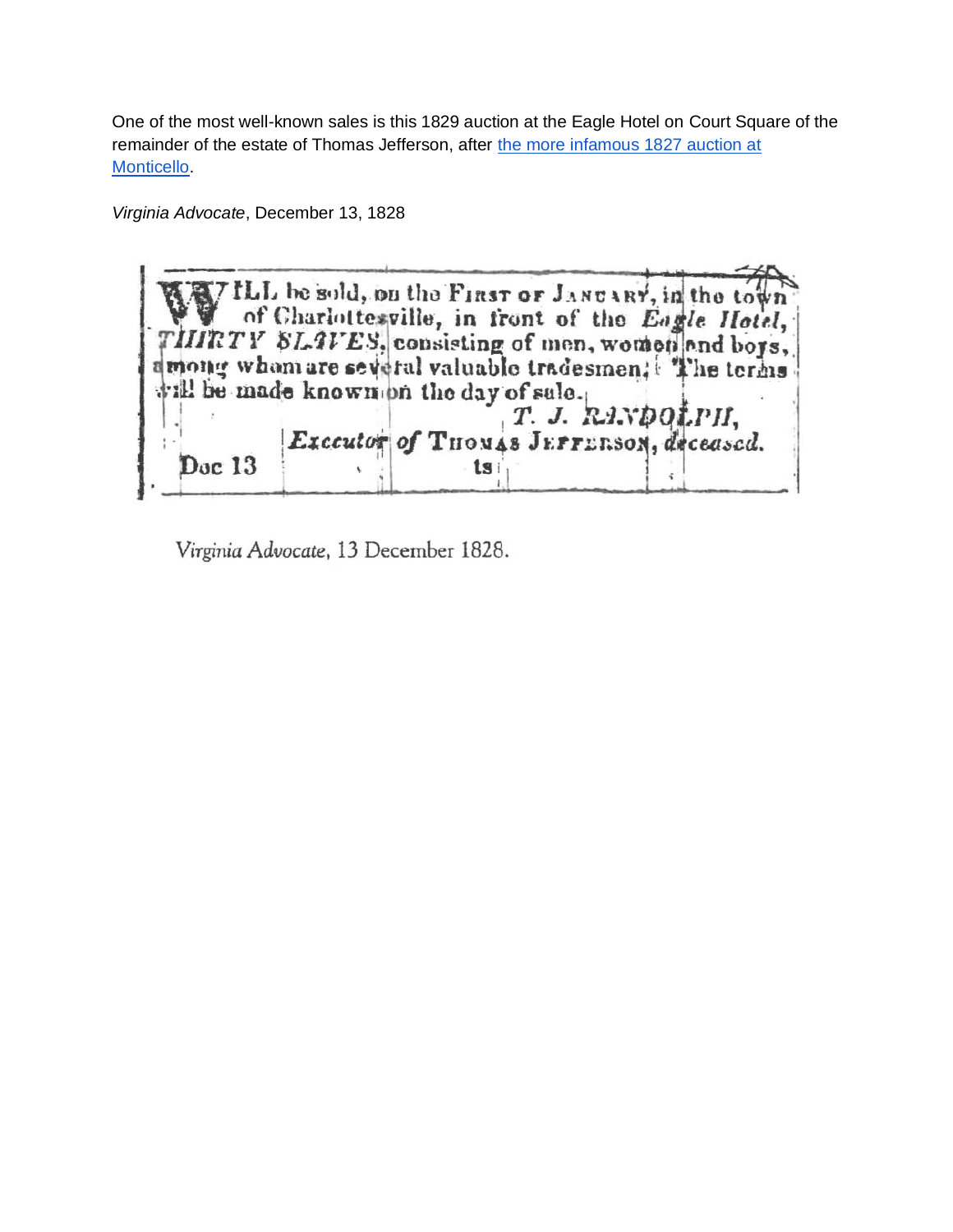The advertisement for the sale of the well-known "Dunlora" plantation is an example of an estate sale after the death of the owner. As was common, the auction occurred on-site at the plantation.

*Jeffersonian Republican*, November 27, 1845

ALBEMARLE ESTATE AT AUCTION. THE Subscriber will offer, at Auction, on<br>the premises, on the 10th of December<br>next, the estate called<br> $\bullet$  DUNLORA," the late residence of Col. Samuel Carr, containing by recent survey, Four Hundred & Forty three Acres. Of these ONE HUNDRED AND SIXTY are Rivanna low-grounds of the finest qualiare Rivanta low-groomds of the finest quali-<br>
iy; more than one handed acres are heavily<br>
timbered, the greater part of which is within<br>
two miles of Charlottesville, where wood<br>
commands a ready sale and high price.—<br>
Th estate is situated between two and three<br>tailes north of Charlottesville, and within<br>low miles of the University of Virginia, in a wealthy neighborhood remarkable for its intelligence and morality. The Rivanna for battenux in both of its branches for five and six miles above it, to large manufacture<br>ing mills of the highest repute. There is Im this of the highest repute. There is<br>absoluter large multi one mile below, on a<br>tributary of the Bivannu. The improve-<br>ments consist of a large and elegant brick<br>building, and all necessary out houses.<br>Tanax. -One four ruary, 1846, and the balance in three equal

**VALUABLE** 

and annual payments thereafter. Immediately after the sale of the land, there will also be offered at auction.

THIRTEEN YOUNG AND LIKELY NEGROES, all the Stock, Plantation Utensils, and Furthern and the crops of Corn (about 300 barrels.) Hay and Tobacco. Terms made known on day of sale.

**GEORGE WATSON CARR.** October 9, 1845.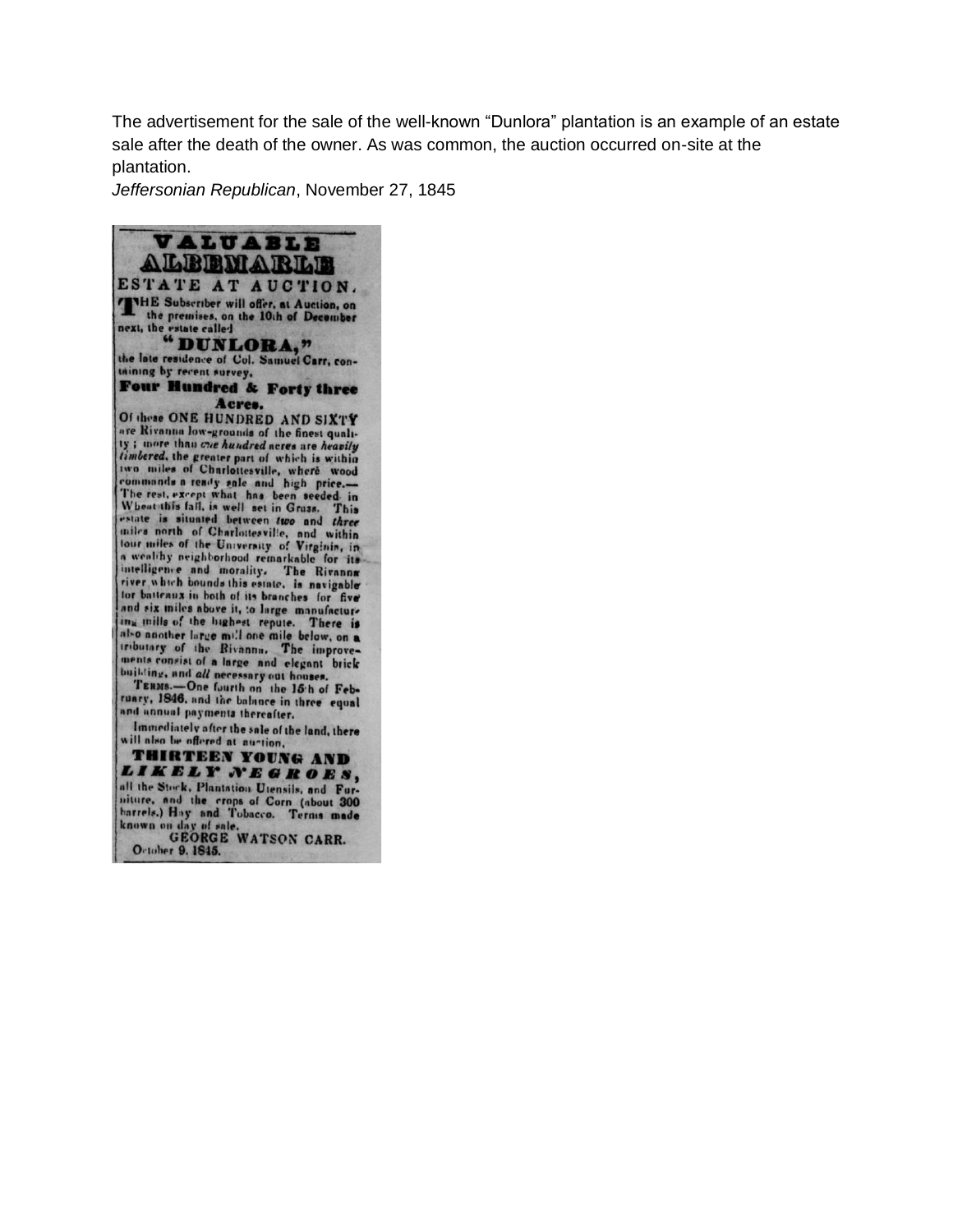This example from 1858 is an example of a sale by Henry Benson prior to him moving his Auction Room to Number Nothing, as other advertisements indicate a different location for them off of Court Square. The auction occurred at the Courthouse on court day as part of an estate liquidation.

*Jeffersonian Republican*, October 14, 1858



*Jeffersonian Republican,* November 4, 1858

Highprice for a Slave Woman. Henry Benson & Bro., Anctioneers, sold on Monday last, a negro girl belonging to the estate of J. W. Bear, dec'd for the sum of one thousand three hundred and ninety seven dollars.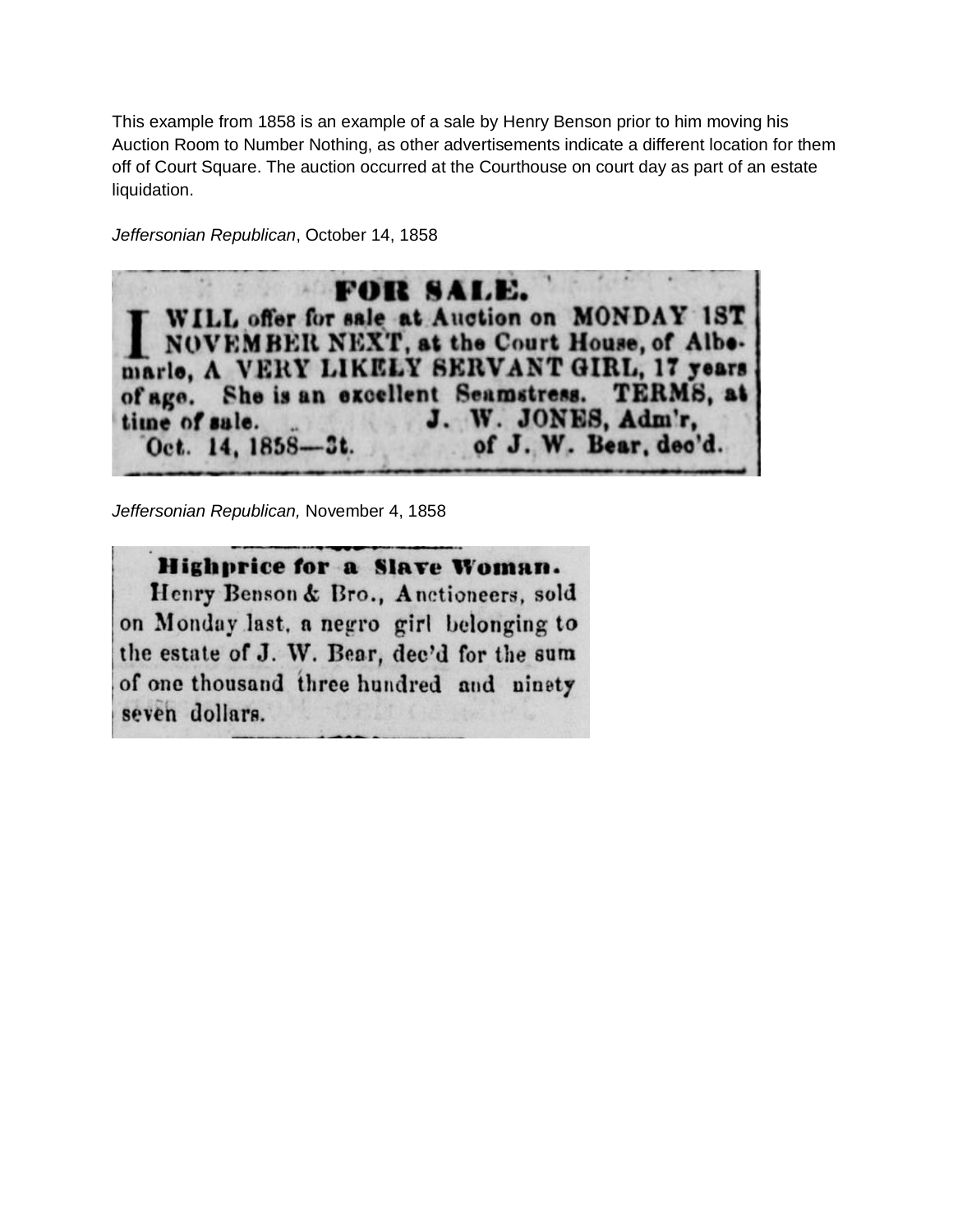This advertisement is an example of a Henry Benson auction, likely occurring at his auction rooms at Number Nothing.

Charlottesville *Daily Chronicle*, January 1, 1865